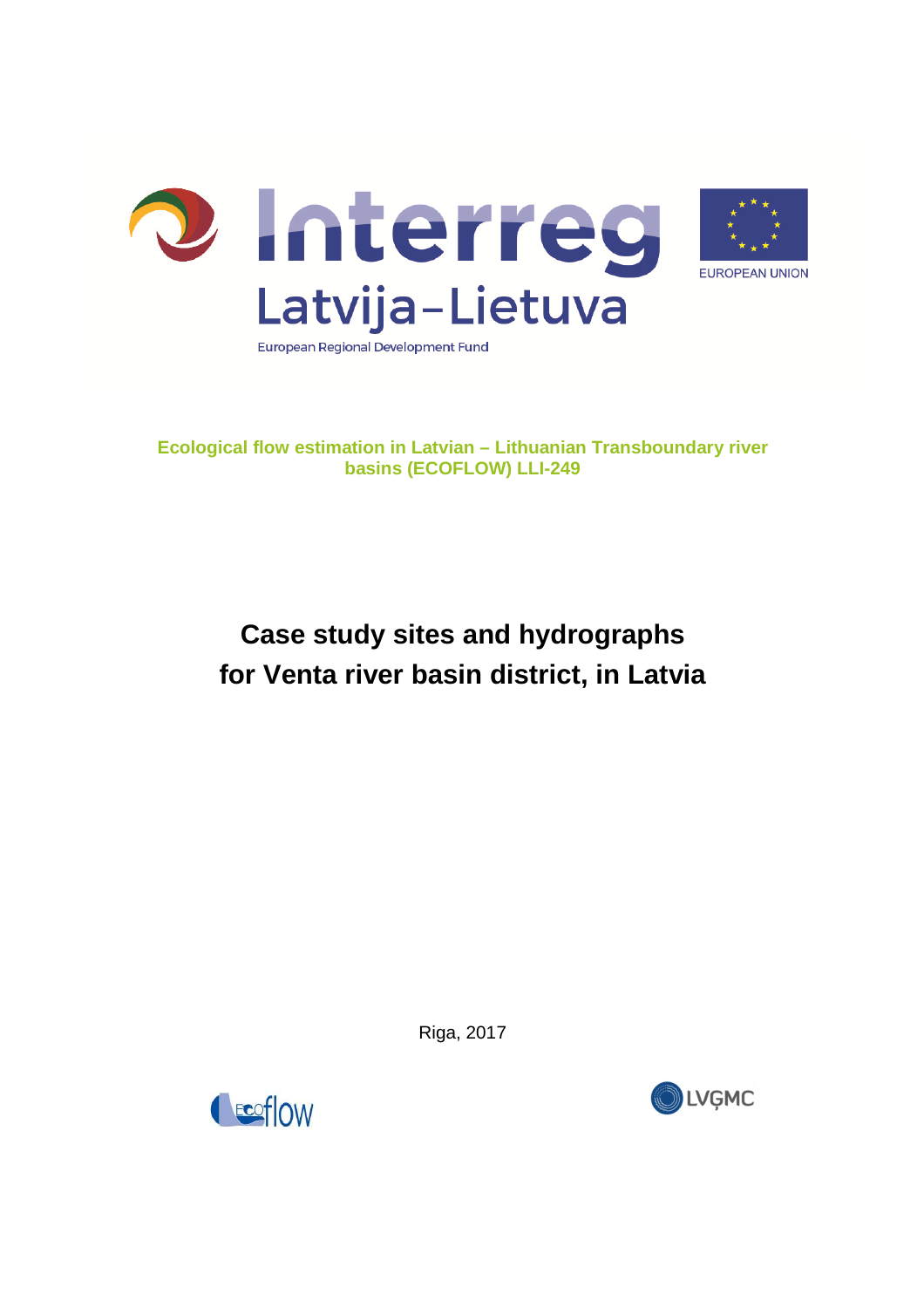## **1 Selection of case studies**

The case study of regulated rivers have been selected taking into account severity of hydrological regime' alterations or number of HPPs on the river, fish species existence and water body type.

In Venta RBD 3 type specific case studies were selected for assessment of HPP impact on river ecosystem and E-flow evaluation: Ciecere, Vanka and Eda rivers (Fig. 1).



 **Figure 1. Case study territories in Venta RBD, Latvia**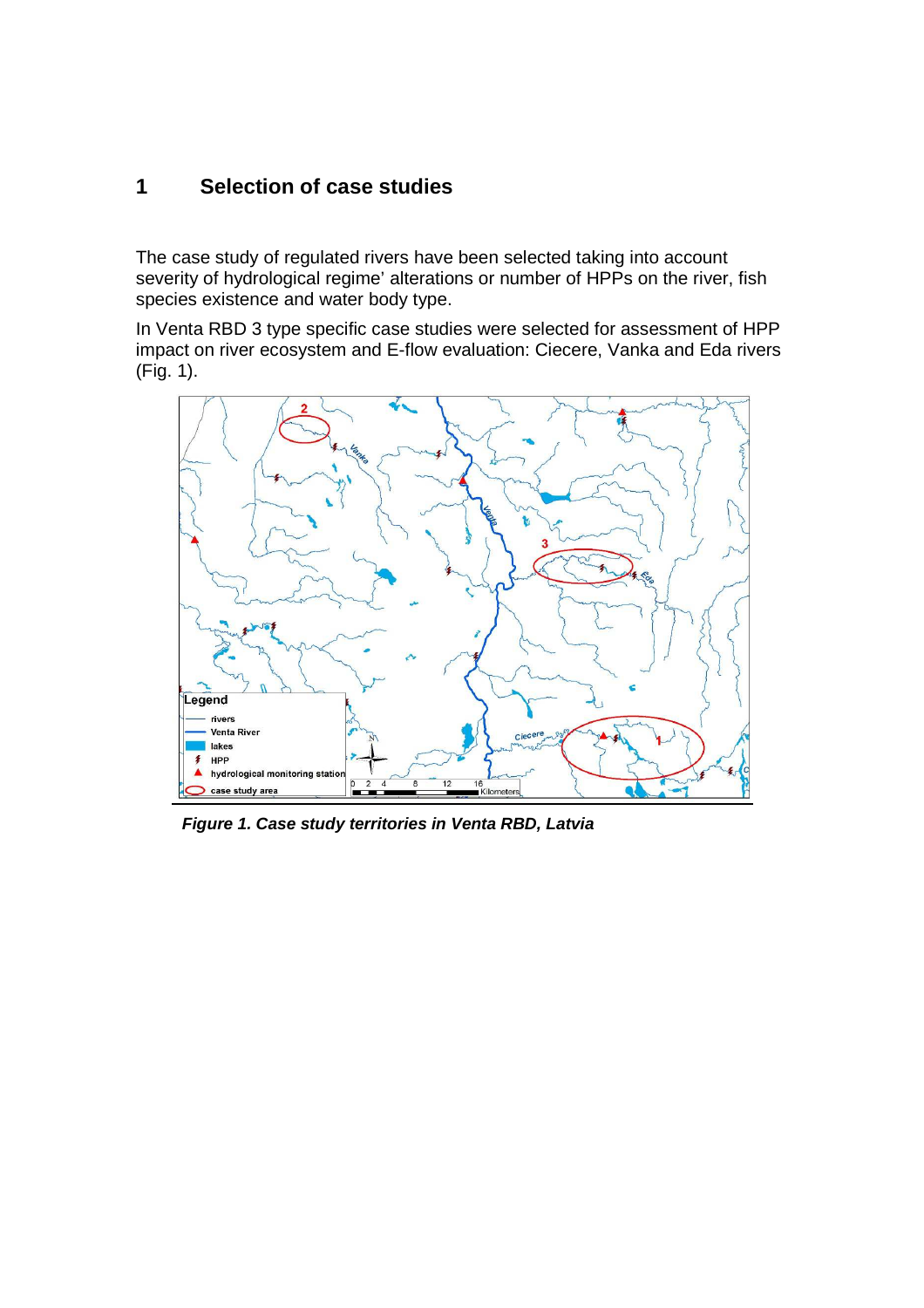# **2 Hydrographs for selected case study sites**

#### **1.Ciecere River**

Ciecere River outflows from Ciecere Lake and inflows to Venta River. River basins is 539 km<sup>2</sup>. It is 51 km long, river bed gradient is 1.7 m/km in upper stretch and 1.0 m/km in down stretch. Elevation is 23 – 101 m LAS.

Ciecere River is classified as water body of 3-d type.

River has small U- and V- shaped (in upper reach) valley, 150 – 200 m width. Slopes are sandy loam, moderate, overgrown with brush. In some places, there are outcrops of bedrock.

Floodplain is also sandy loam, covered by brush and meadow vegetation, inundated.

Channel is sinuous, 10 m width in average and 0.3-0.6 m depth. There are bars and artificial riffles in the upper stretch near Saldus.

River bed substrate: boulders, cobbles, gravel and mud.

Fish: trout, roach, perch, pike, burbot and others.

3 hydropower plants are located in stream:

HPP Pakuli that was constructed in 1958 and operated until 1987. From 1988 to 1995 this HPP wasn't operated, but in 1996 has been renovated.

Ciecere HPP is operated from 1996, and

Dzirnavnieku HPP is operated from 1999.

The only HPP Pakuli has reservoir. All of 3 hydropower plants are working in inflow regime.

Hydrological regime is characterised by spring flood, summer low flow and rain flood during winter and autumn seasons. Water runoff data of Ciecere – Pakuli HPP for period of 1961-1987 were analysed taking into consideration lack of data for period 1988-2007 and construction of two additional hydropower plants upstream Pakuli HPP.

Hydrological regime is regulated by Ciecere Lake and hydropower plants. Hence water hydrographs shows both runoff fluctuations from frequent rains and HPP operations. There is no possible to find river-analogue with long data series and reference conditions for Ciecere River due to lake regulations.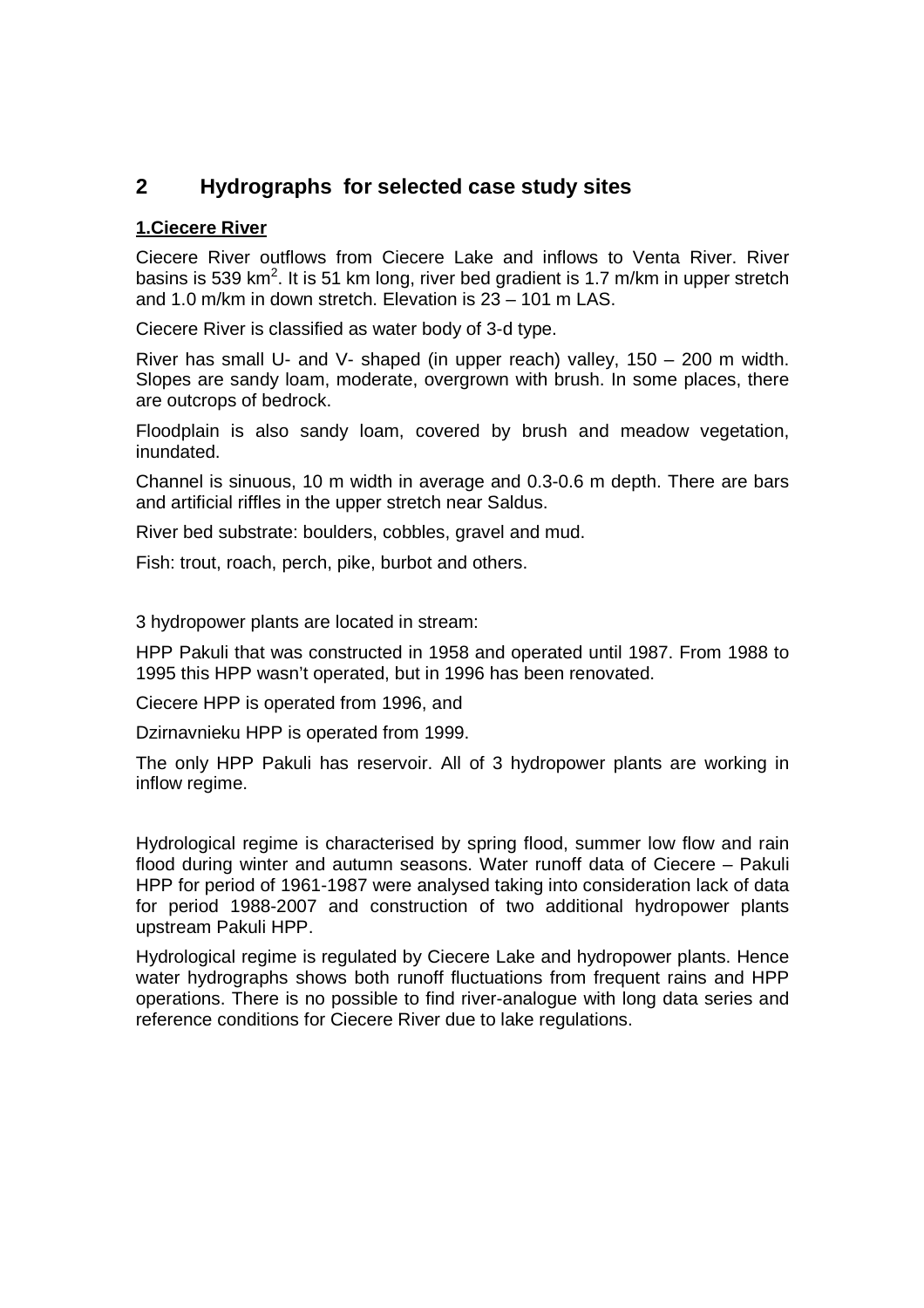

Hydrograph of Wet Year (Fig. 2, Table 1 in Annex) was created on the base of daily discharge for 8 wet years with module coefficient higher than 1.30. There are high spring flood from the beginning of March to the end of May and high rain floods from July to December.

**Figure 2. Hydrograph of Wet Year, Ciecere River**

Hydrograph of Normal Year (Fig. 3, Table 2 in Annex) is based on daily discharge data of 5 years with runoff module coefficient 0.85-1.15. The spring flood in normal year starts in the beginning of March and us usually lasts 2-2.5 months. It has not many rains during summer season but quite high rain floods in late autumn and in winter season.

![](_page_3_Figure_4.jpeg)

Figure 3. Hydrograph of Normal Year, Ciecere River

![](_page_3_Figure_6.jpeg)

Data of 3 dry years with runoff module coefficient from 0.56 to 0.65 were used for creating of Dry Year Hydrograph of Ciecere River (Fig. 4, Table 3 in Annex). A spring flood in dry years is not higher than rain flood in winter, and a low flow period lasts until late

Figure 4. Hydrograph of Dry Year, Ciecere River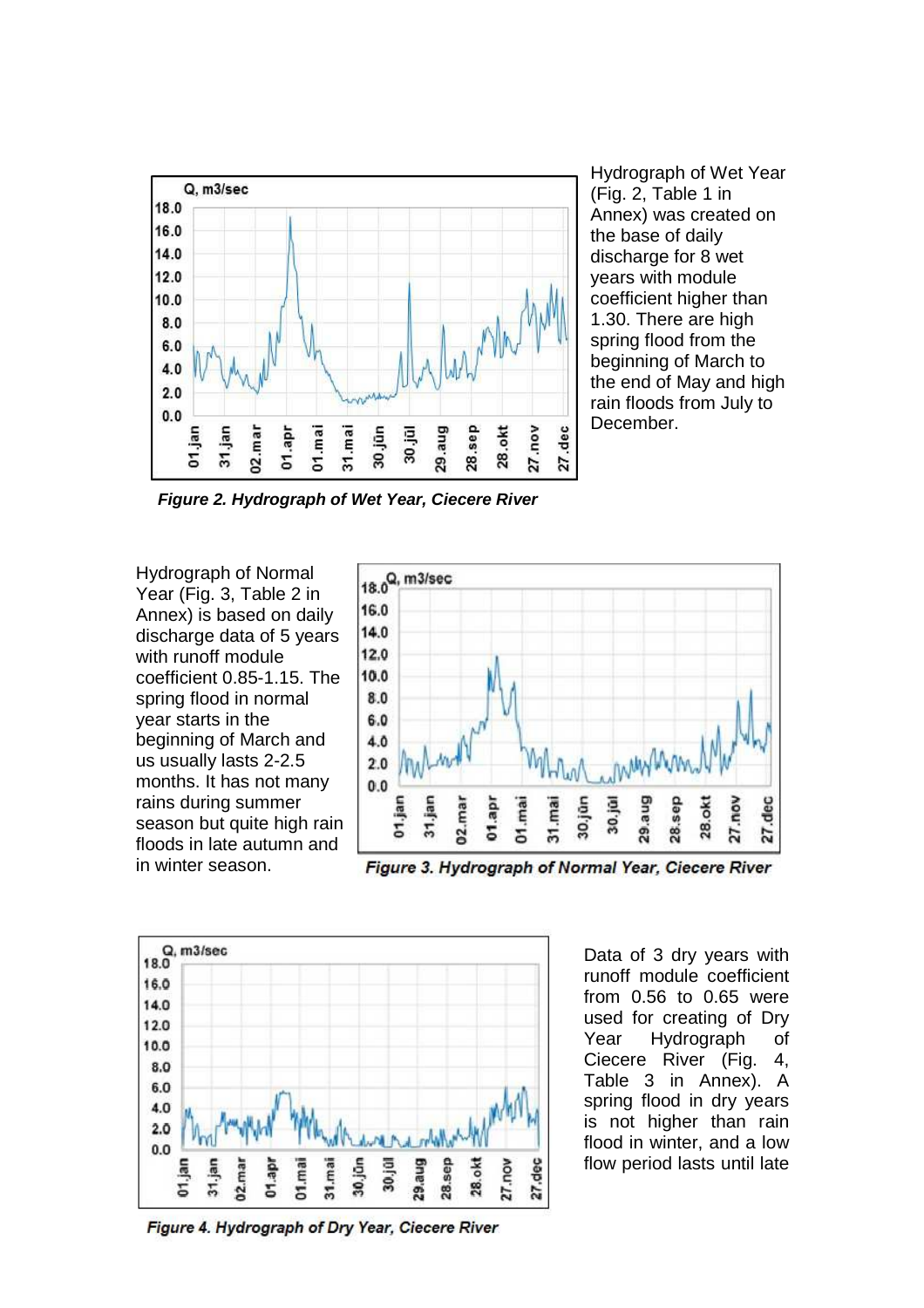autumn almost without rains.

#### **2. Vanka River**

Vanka is a right tributary of Užava River. Basin area of Vanka River is 96.85 km<sup>2</sup>, length – 30 km. Elevation of river basin is 11 – 93 m. River bed average gradient is 2.7 m/km, in upper stretch  $-4.9$  m/km.

Vanka River is classified as water body of 1-st type.

River has small U- and V- shaped (in upper reach) valley.

Slopes are sandy, moderate, overgrown with conifer forest.

Floodplain is also sandy, covered by meadow vegetation.

Channel is sinuous, 30% of river length are shortened.

River bed substrate: gravel, sand and mud.

Fish: trout and others.

Edole HPP is located in the middle stretch of Vanka River. HPP was constructed in 1999.

Hydrological regime is characterised by spring flood, summer low flow and rain flood during winter and autumn seasons. Water runoff data of Riva-Pieviki monitoring station for period of 1961-2015 were analysed for preparing of Vanka River hydrographs upstream Edole HPP (Fig. 5).

![](_page_4_Figure_12.jpeg)

**Figure 5. Wet, Normal and Dry Years Hydrographs of Vanka River**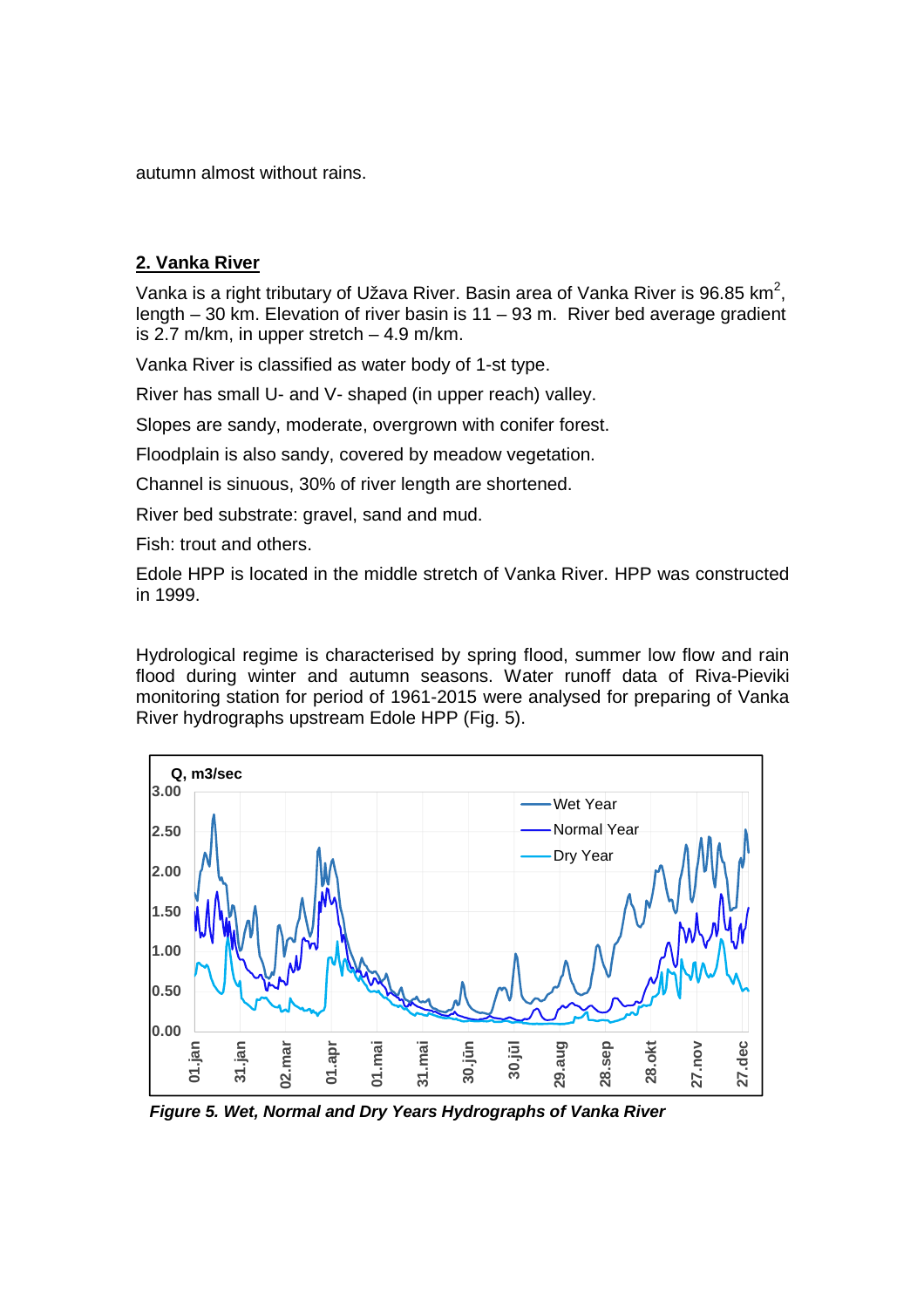For Hydrograph of Wet Year daily discharge data of 11 years with runoff module coefficient 1.27 – 1.65 were averaged. For calculation of Normal Year' Hydrograph data of 7 years with water runoff module coefficient 0.91-1.07 was taken into account, but for Dry Year' Hydrograph – data of 6 years with water runoff module coefficients 0.51-0.60. Data tables in Annex include daily discharge of Wet (Table 4), Normal (Table 5) and Dry (Table 6) Years.

## **3. Ēda River.**

The Ēda River (in the middle and upper course also known as Š*ķē*de River) originates in the western slopes of Eastern Kurzeme Upland and flows into the Venta River.

Catchment area of the Eda River is 303 km<sup>2</sup>. River length is 46 km; stream gradient varies from 1.46 m/km in lower reach to 1.75 m/km in upper reach. Elevation is 16.4 – 92.0 m above sea level.

Forests cover about 43%, lakes 0.2% and swamps 1.9% of the catchment area.

Water body *Ē*da V046 is classified as a river of the 3-d (third) type (medium ritraltype river).

Channel is mainly sinuous, only in upper course it is straight. Average width of the Ēda River is 5-8 m and average depth 0.4-0.8 m. There are riffles downstream of HPP Šķēde.

Reclamation works were carried out on the floodplain of upper reach, therefore river valley is weakly expressed here, while in middle and lower reaches of the Ēda River slopes of riverbanks are moderate steep to steep, overgrown with shrubs, broad-leaved forest and mixed forest.

Underlying bedrock of the Ēda River catchment is mainly comprised of clay loam, sand clay and sand.

Riverbed substrate: cobbles, gravel and sand.

Fish: trout, grayling, pike, perch, roach and others.

There are 2 hydropower plants located in a stream: Spīķu HPP and Šķēdes HPP. Spīķu HPP is operated from 1997, it was constructed on already created reservoir. Šķēdes HPP is operated from 1999.

Hydrological regime of the Ēda River is characterized by spring flood, summer low flow and rainfall flood during autumn and winter seasons. Water runoff data of hydrological monitoring station 'Imula River, nearby Pilskalni' (catchment area  $207 \text{ km}^2$ ) for the periods 1961-1994 and 2009-2015 were used and analysed in creating hydrographs of the Ēda River upstream from Spīķu HPP (Fig. 6). During the period of 1995 to 2008 no monitoring was done.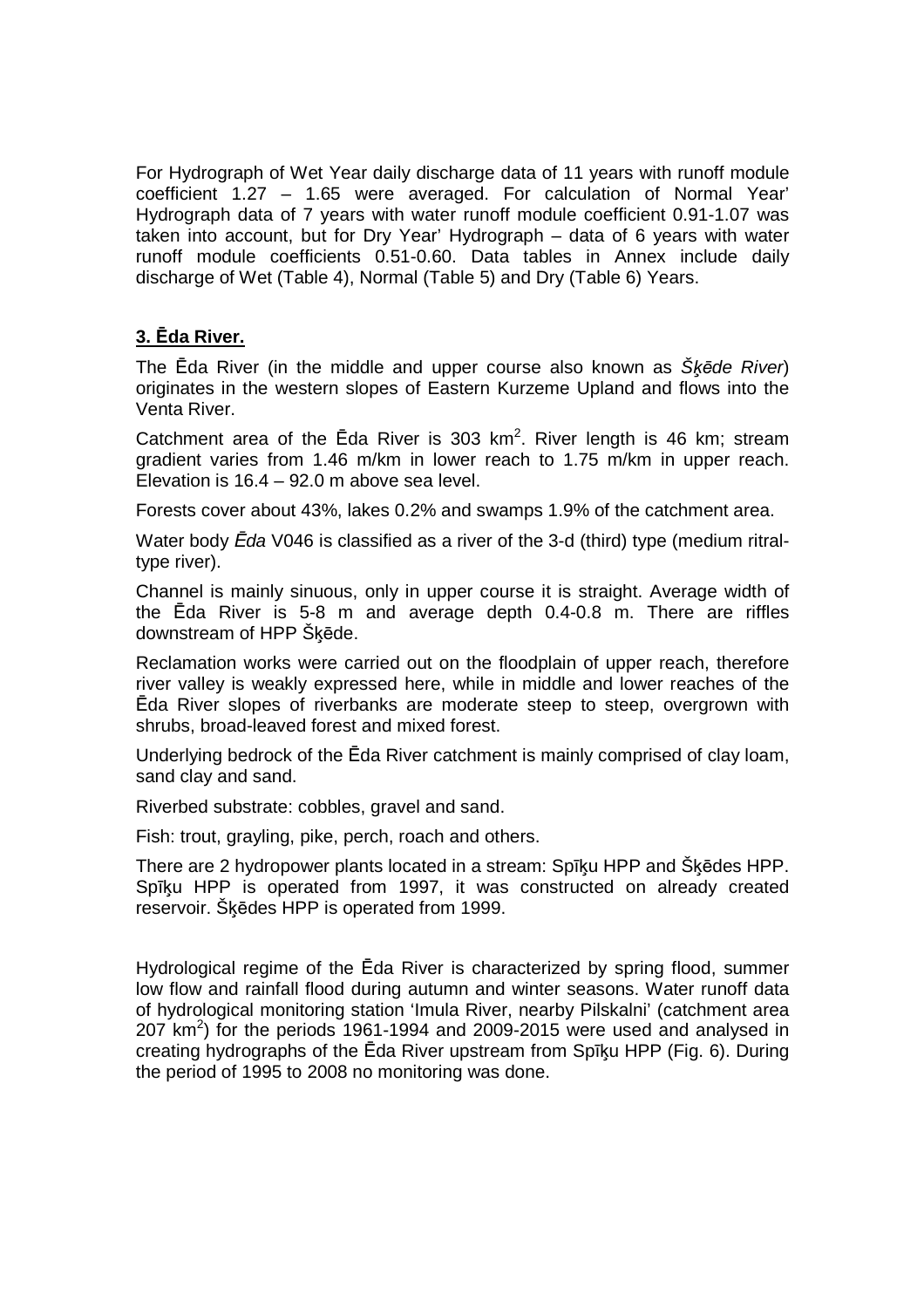![](_page_6_Figure_0.jpeg)

**Figure 6. Hydrographs of Wet, Normal and Dry Years,** *Ē***da River** 

Hydrograph of Wet Year for Ēda River was prepared on the base of daily discharge data for 5 years with water runoff module coefficient 1.37-1.78. There are high spring floods from the beginning of March till early-May and rainfall floods from the end of July till December.

Hydrograph of Normal Year was created using daily discharge data for 9 years with runoff module coefficient 0.85-1.17. Spring flood in normal years lasts about 2 months (as in wet years) but rain floods are not so frequent - from mid-October till December.

Hydrograph of Dry Year is based on daily discharge data of 4 years with runoff module coefficient 0.48-0.75. The Dry Year is characterized by spring flood from the end of March till May, followed by low flow period, which in turn continues until late autumn almost without rains.

Data tables in Annex include daily discharge of Wet (Table 7), Normal (Table 8) and Dry (Table 9) Years for Ēda River.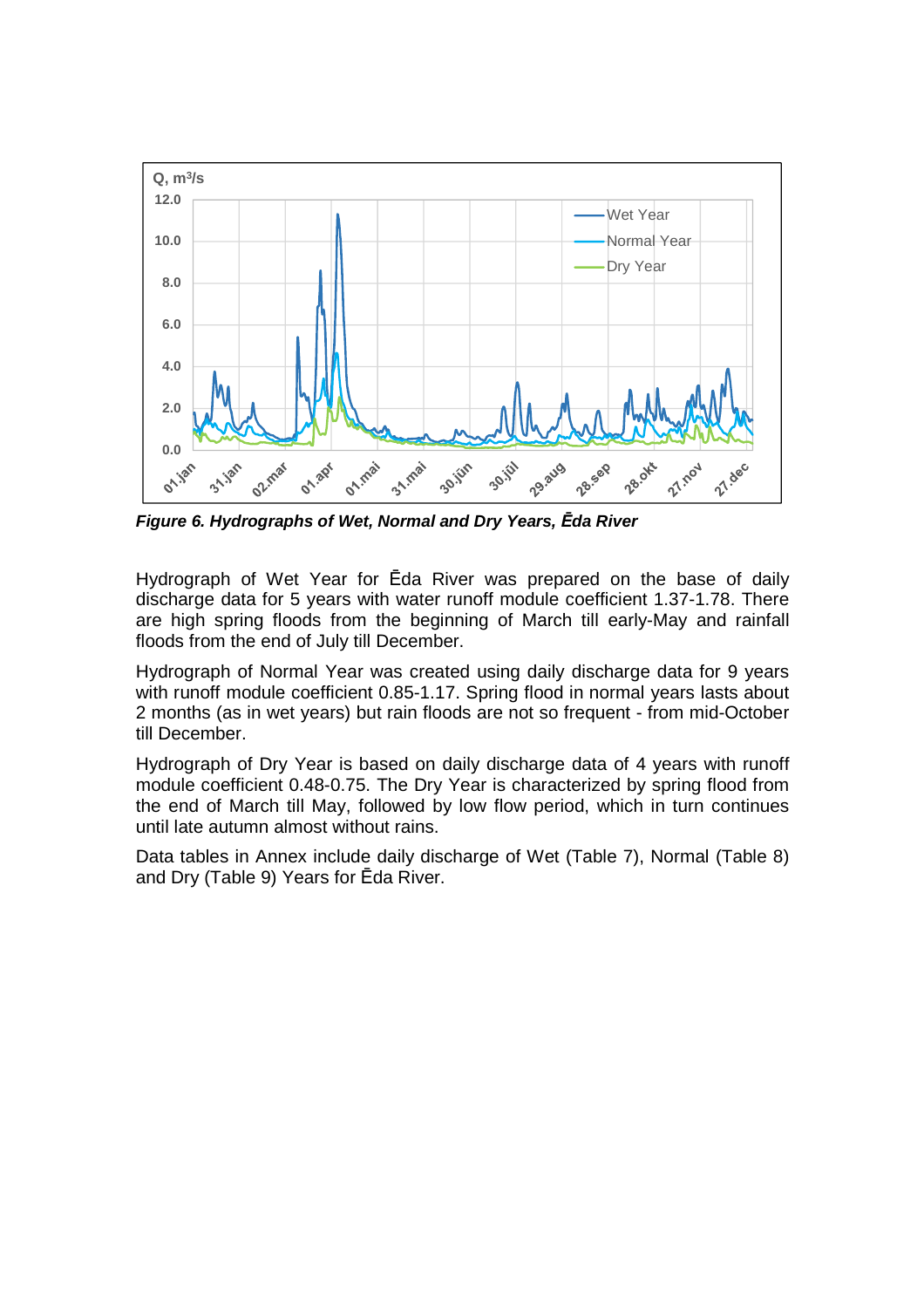# **ANNEX**

|                  | Jan. | Feb. | Mar. | Apr. | May  | June | July | Aug. | Sep. | Oct. | Nov.  | Dec. |
|------------------|------|------|------|------|------|------|------|------|------|------|-------|------|
|                  |      |      |      |      |      |      |      |      |      |      |       |      |
| 1                | 6.03 | 2.89 | 2.22 | 10.2 | 5.64 | 1.14 | 2.02 | 6.17 | 7.91 | 3.23 | 5.93  | 6.88 |
| $\mathbf{2}$     | 4.52 | 2.46 | 2.16 | 11.8 | 5.52 | 1.22 | 1.50 | 4.57 | 7.23 | 3.42 | 6.80  | 5.47 |
| 3                | 3.34 | 2.45 | 2.12 | 13.7 | 5.73 | 1.10 | 1.66 | 3.11 | 4.97 | 4.30 | 6.80  | 5.95 |
| 4                | 4.80 | 2.80 | 1.88 | 14.4 | 5.59 | 1.28 | 1.55 | 2.90 | 3.59 | 4.38 | 6.58  | 7.39 |
| 5                | 5.62 | 3.12 | 2.04 | 17.2 | 5.09 | 1.49 | 1.74 | 2.85 | 3.19 | 5.71 | 6.46  | 8.89 |
| $\bf 6$          | 5.33 | 4.26 | 2.50 | 15.4 | 4.47 | 1.36 | 1.60 | 2.38 | 3.35 | 5.95 | 6.02  | 8.17 |
| $\overline{7}$   | 3.85 | 3.61 | 3.73 | 15.0 | 4.47 | 1.47 | 1.44 | 2.52 | 3.54 | 5.50 | 5.62  | 7.89 |
| 8                | 3.35 | 4.03 | 3.03 | 15.0 | 4.35 | 1.41 | 1.64 | 3.10 | 3.95 | 5.27 | 5.48  | 7.97 |
| $\boldsymbol{9}$ | 3.04 | 5.08 | 2.48 | 13.2 | 4.06 | 1.30 | 1.41 | 3.33 | 3.68 | 6.56 | 5.65  | 7.39 |
| 10               | 3.13 | 3.83 | 4.91 | 12.8 | 3.72 | 1.03 | 1.50 | 3.03 | 3.39 | 7.43 | 5.30  | 8.21 |
| 11               | 3.55 | 3.55 | 3.11 | 12.4 | 3.87 | 1.39 | 1.60 | 3.08 | 3.40 | 6.35 | 5.59  | 9.79 |
| 12               | 3.88 | 3.60 | 3.11 | 10.5 | 3.42 | 1.56 | 1.83 | 3.71 | 4.96 | 6.92 | 6.24  | 8.82 |
| 13               | 3.98 | 4.00 | 3.11 | 9.03 | 3.64 | 1.49 | 1.67 | 4.22 | 4.83 | 7.49 | 6.24  | 7.78 |
| 14               | 4.29 | 3.61 | 3.63 | 8.54 | 3.25 | 1.05 | 1.66 | 4.06 | 3.11 | 7.64 | 6.23  | 10.1 |
| 15               | 5.41 | 3.52 | 4.62 | 8.41 | 2.95 | 1.07 | 1.63 | 4.17 | 3.26 | 7.70 | 6.23  | 11.4 |
| 16               | 5.47 | 3.25 | 7.27 | 8.68 | 2.99 | 1.26 | 1.86 | 4.93 | 3.28 | 7.27 | 8.40  | 9.97 |
| 17               | 5.15 | 3.00 | 6.88 | 8.01 | 2.68 | 1.22 | 1.81 | 4.76 | 4.12 | 7.24 | 8.98  | 9.59 |
| 18               | 5.00 | 2.61 | 5.64 | 7.20 | 2.59 | 1.60 | 2.31 | 3.91 | 3.97 | 6.84 | 9.09  | 8.50 |
| 19               | 5.87 | 2.91 | 5.28 | 6.39 | 2.32 | 1.54 | 3.12 | 3.67 | 4.29 | 6.79 | 9.27  | 8.94 |
| 20               | 6.07 | 3.07 | 4.55 | 6.34 | 2.11 | 1.49 | 3.79 | 3.81 | 5.11 | 6.13 | 9.30  | 11.0 |
| 21               | 5.71 | 3.57 | 4.31 | 5.65 | 2.21 | 1.85 | 4.65 | 3.44 | 5.65 | 5.14 | 10.98 | 8.24 |
| 22               | 5.48 | 3.51 | 5.86 | 5.24 | 2.14 | 1.67 | 5.54 | 3.41 | 5.41 | 5.80 | 10.17 | 6.50 |
| 23               | 5.31 | 3.05 | 7.29 | 5.10 | 1.73 | 1.58 | 4.08 | 3.06 | 5.12 | 7.10 | 8.16  | 6.59 |
| 24               | 5.10 | 2.61 | 6.68 | 5.49 | 1.74 | 1.67 | 2.52 | 2.75 | 3.94 | 8.66 | 7.75  | 6.26 |
| 25               | 5.09 | 2.58 | 6.34 | 6.34 | 1.46 | 1.97 | 2.55 | 2.45 | 3.26 | 8.20 | 8.19  | 8.67 |
| 26               | 5.16 | 2.55 | 6.47 | 7.95 | 1.31 | 1.70 | 2.59 | 2.25 | 3.63 | 6.99 | 8.70  | 10.3 |
| 27               | 4.74 | 2.31 | 8.92 | 7.39 | 1.25 | 1.40 | 2.62 | 2.35 | 3.64 | 4.98 | 8.71  | 9.15 |
| 28               | 3.73 | 2.50 | 9.47 | 6.29 | 1.33 | 1.49 | 2.74 | 2.48 | 3.75 | 5.10 | 9.79  | 8.36 |
| 29               | 3.34 |      | 9.41 | 4.87 | 1.39 | 1.63 | 9.78 | 2.86 | 3.58 | 5.47 | 9.32  | 7.45 |
| 30               | 3.05 |      | 9.39 | 5.21 | 1.37 | 1.50 | 11.5 | 4.79 | 3.04 | 7.23 | 8.39  | 6.55 |
| 31               | 3.08 |      | 10.2 |      | 1.51 |      | 8.71 | 6.61 |      | 7.25 |       | 6.68 |
|                  |      |      |      |      |      |      |      |      |      |      |       |      |

Table 1. Wet Year daily discharge (m<sup>3</sup>/s), Ciecere River - Pakuli HPP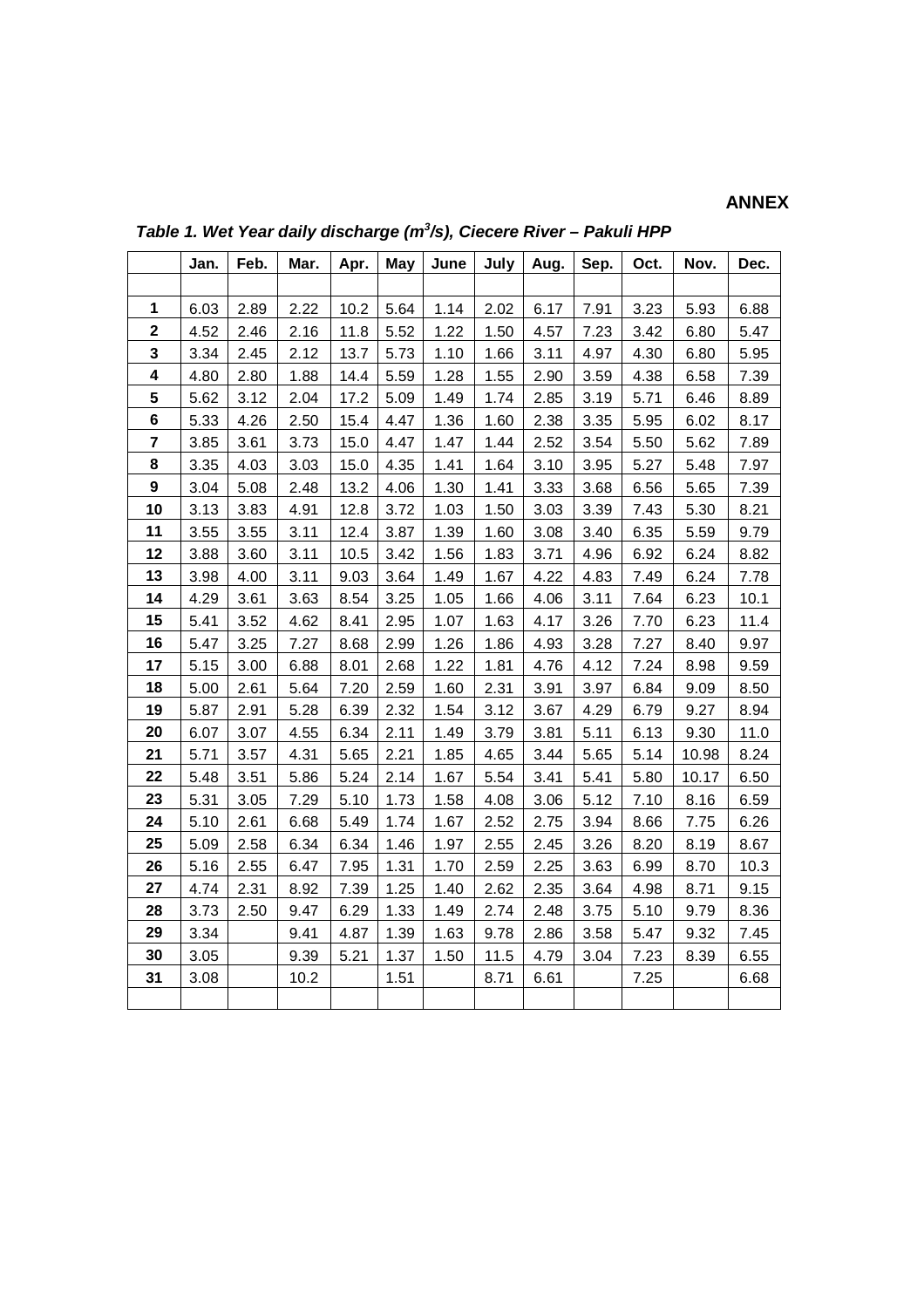|                         | Jan. | Feb. | Mar. | Apr. | May  | June | July | Aug. | Sep. | Oct. | Nov. | Dec. |
|-------------------------|------|------|------|------|------|------|------|------|------|------|------|------|
|                         |      |      |      |      |      |      |      |      |      |      |      |      |
| 1                       | 1.10 | 1.92 | 2.23 | 9.65 | 3.51 | 1.32 | 1.54 | 2.03 | 1.76 | 1.36 | 1.17 | 5.27 |
| $\mathbf 2$             | 1.13 | 1.89 | 2.17 | 8.71 | 3.43 | 1.32 | 1.44 | 2.06 | 1.99 | 1.35 | 1.96 | 4.72 |
| 3                       | 1.66 | 1.92 | 4.30 | 8.58 | 3.57 | 1.35 | 1.09 | 2.02 | 0.94 | 2.62 | 3.69 | 4.68 |
| $\overline{\mathbf{4}}$ | 2.41 | 1.93 | 4.40 | 9.47 | 3.47 | 0.81 | 0.73 | 2.02 | 1.46 | 2.73 | 4.27 | 4.66 |
| 5                       | 3.28 | 1.96 | 4.61 | 10.3 | 3.32 | 1.34 | 0.39 | 1.28 | 2.73 | 2.32 | 3.37 | 4.24 |
| 6                       | 3.23 | 1.95 | 3.95 | 11.8 | 3.20 | 2.53 | 0.39 | 0.42 | 2.80 | 2.04 | 3.31 | 4.26 |
| $\overline{\mathbf{r}}$ | 2.99 | 1.92 | 3.62 | 11.8 | 2.90 | 2.53 | 0.38 | 0.73 | 3.33 | 2.13 | 2.69 | 4.80 |
| 8                       | 1.42 | 2.34 | 3.83 | 10.8 | 2.06 | 2.20 | 0.35 | 1.21 | 3.39 | 1.34 | 2.95 | 3.94 |
| 9                       | 1.09 | 2.35 | 2.59 | 9.75 | 1.63 | 2.47 | 0.32 | 1.84 | 3.44 | 1.42 | 4.55 | 3.79 |
| 10                      | 2.50 | 2.43 | 2.79 | 8.77 | 2.56 | 1.71 | 0.32 | 1.82 | 1.60 | 2.14 | 5.59 | 5.65 |
| 11                      | 2.48 | 3.05 | 2.22 | 8.95 | 3.38 | 0.79 | 0.32 | 1.31 | 1.49 | 2.36 | 4.83 | 7.52 |
| 12                      | 2.45 | 2.02 | 4.07 | 7.88 | 3.43 | 0.72 | 0.32 | 1.17 | 2.19 | 2.38 | 3.02 | 8.85 |
| 13                      | 2.21 | 1.98 | 4.91 | 7.44 | 3.08 | 0.68 | 0.31 | 0.80 | 1.75 | 1.84 | 1.05 | 6.32 |
| 14                      | 1.14 | 2.24 | 5.35 | 6.53 | 2.45 | 0.66 | 0.31 | 0.78 | 1.72 | 1.77 | 1.72 | 4.39 |
| 15                      | 0.80 | 2.68 | 5.15 | 6.84 | 1.66 | 1.20 | 0.31 | 1.50 | 3.13 | 1.20 | 1.82 | 3.48 |
| 16                      | 1.10 | 2.67 | 4.82 | 6.46 | 1.84 | 0.64 | 0.30 | 2.45 | 3.24 | 1.15 | 2.98 | 4.23 |
| 17                      | 1.63 | 2.42 | 4.85 | 6.59 | 2.35 | 0.60 | 0.30 | 2.07 | 2.53 | 1.30 | 2.35 | 3.75 |
| 18                      | 2.13 | 1.69 | 4.87 | 6.65 | 2.59 | 0.57 | 0.90 | 1.37 | 2.21 | 1.57 | 1.71 | 4.21 |
| 19                      | 2.18 | 1.90 | 4.83 | 7.21 | 2.60 | 1.11 | 0.93 | 1.30 | 1.67 | 1.55 | 1.51 | 4.17 |
| 20                      | 1.28 | 1.97 | 4.75 | 7.23 | 2.59 | 1.58 | 0.35 | 1.38 | 2.40 | 1.63 | 1.89 | 4.31 |
| 21                      | 1.03 | 2.45 | 5.31 | 8.61 | 0.88 | 1.57 | 0.31 | 2.78 | 1.75 | 1.14 | 2.75 | 4.08 |
| 22                      | 0.75 | 2.44 | 5.85 | 9.00 | 0.83 | 1.57 | 0.31 | 1.52 | 1.38 | 1.28 | 2.21 | 3.36 |
| 23                      | 0.99 | 2.41 | 5.80 | 8.69 | 1.85 | 0.78 | 0.30 | 1.55 | 1.64 | 1.54 | 2.84 | 3.58 |
| 24                      | 1.62 | 2.39 | 5.80 | 9.51 | 3.18 | 0.47 | 0.31 | 2.33 | 1.15 | 2.81 | 3.10 | 3.56 |
| 25                      | 2.54 | 2.76 | 5.14 | 8.83 | 3.46 | 0.46 | 0.30 | 2.38 | 1.77 | 4.55 | 4.12 | 3.07 |
| 26                      | 3.71 | 2.74 | 5.78 | 6.13 | 3.42 | 1.04 | 0.63 | 1.34 | 2.43 | 3.12 | 3.79 | 3.80 |
| 27                      | 3.14 | 1.93 | 6.20 | 5.74 | 2.19 | 1.78 | 0.88 | 0.99 | 2.87 | 3.09 | 3.68 | 3.74 |
| 28                      | 2.60 | 3.93 | 5.99 | 5.40 | 1.37 | 2.08 | 0.35 | 1.65 | 2.59 | 1.86 | 6.69 | 5.19 |
| 29                      | 1.88 |      | 10.8 | 4.67 | 0.80 | 2.48 | 0.32 | 1.75 | 2.83 | 1.59 | 7.84 | 5.77 |
| 30                      | 1.52 |      | 8.74 | 3.25 | 1.36 | 2.44 | 0.32 | 2.27 | 2.15 | 1.87 | 6.95 | 5.51 |
| 31                      | 1.68 |      | 10.5 |      | 1.34 |      | 0.31 | 1.94 |      | 1.64 |      | 4.85 |
|                         |      |      |      |      |      |      |      |      |      |      |      |      |

Table 2. Normal Year daily discharge (m<sup>3</sup>/s), Ciecere River - Pakuli HPP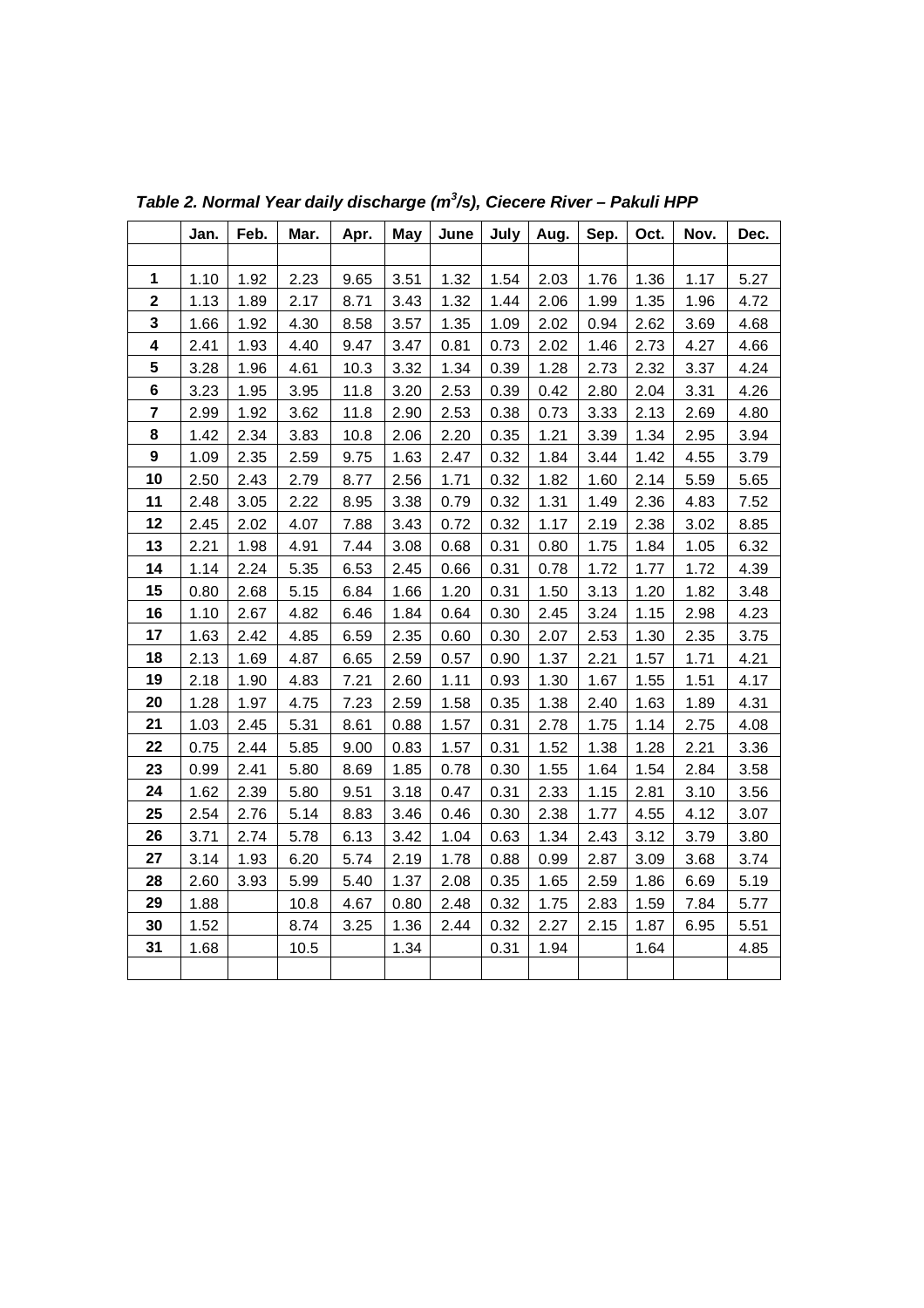|                         | Jan. | Feb. | Mar. | Apr. | May  | June | July | Aug. | Sep. | Oct. | Nov. | Dec. |
|-------------------------|------|------|------|------|------|------|------|------|------|------|------|------|
|                         |      |      |      |      |      |      |      |      |      |      |      |      |
| 1                       | 0.44 | 0.41 | 1.56 | 1.25 | 0.59 | 0.98 | 0.43 | 0.27 | 0.32 | 0.89 | 0.32 | 4.09 |
| $\mathbf 2$             | 2.15 | 0.41 | 2.21 | 2.73 | 3.03 | 1.00 | 0.92 | 0.27 | 0.98 | 0.88 | 1.33 | 4.55 |
| 3                       | 2.17 | 0.41 | 1.27 | 3.96 | 2.16 | 0.38 | 0.32 | 1.41 | 1.02 | 0.28 | 1.79 | 2.59 |
| 4                       | 3.92 | 0.40 | 1.42 | 2.78 | 4.22 | 0.38 | 0.97 | 1.45 | 1.00 | 0.30 | 1.95 | 3.05 |
| 5                       | 3.90 | 2.37 | 2.68 | 3.4  | 3.54 | 1.00 | 1.53 | 0.86 | 0.90 | 1.47 | 3.16 | 3.20 |
| 6                       | 3.21 | 2.40 | 2.76 | 4.7  | 2.16 | 1.50 | 0.36 | 1.34 | 0.28 | 1.14 | 1.38 | 3.02 |
| $\overline{\mathbf{r}}$ | 3.03 | 2.30 | 2.13 | 5.4  | 3.10 | 0.45 | 0.37 | 0.93 | 1.01 | 0.86 | 0.33 | 4.74 |
| 8                       | 4.15 | 2.33 | 0.47 | 3.8  | 3.34 | 2.24 | 0.37 | 0.96 | 0.98 | 1.62 | 0.34 | 4.88 |
| 9                       | 3.52 | 2.71 | 3.33 | 4.54 | 1.42 | 2.39 | 0.70 | 0.92 | 0.72 | 2.10 | 1.98 | 4.90 |
| 10                      | 3.06 | 3.67 | 2.32 | 5.08 | 1.02 | 2.39 | 0.71 | 0.57 | 0.97 | 1.42 | 2.26 | 5.50 |
| 11                      | 3.31 | 2.62 | 2.26 | 5.59 | 3.01 | 3.00 | 0.66 | 0.56 | 1.94 | 1.35 | 2.43 | 4.74 |
| 12                      | 0.90 | 3.59 | 3.32 | 5.40 | 2.52 | 1.07 | 0.37 | 0.29 | 2.03 | 1.51 | 4.19 | 3.88 |
| 13                      | 1.29 | 3.61 | 2.08 | 5.40 | 3.03 | 0.70 | 0.69 | 0.28 | 0.68 | 1.10 | 3.85 | 3.19 |
| 14                      | 1.29 | 1.65 | 1.91 | 5.77 | 4.08 | 0.38 | 0.69 | 0.28 | 0.86 | 0.90 | 2.50 | 5.14 |
| 15                      | 2.37 | 1.54 | 1.36 | 5.45 | 2.99 | 1.87 | 0.67 | 0.48 | 0.73 | 1.16 | 4.21 | 6.11 |
| 16                      | 2.46 | 2.68 | 1.93 | 5.53 | 1.46 | 2.20 | 0.66 | 0.27 | 0.32 | 1.17 | 3.15 | 5.85 |
| 17                      | 2.46 | 2.54 | 0.93 | 5.45 | 1.04 | 1.47 | 1.30 | 0.74 | 1.36 | 1.15 | 4.54 | 5.75 |
| 18                      | 1.55 | 2.41 | 0.83 | 5.39 | 2.99 | 1.55 | 1.25 | 0.72 | 0.93 | 0.90 | 4.26 | 4.79 |
| 19                      | 0.50 | 3.01 | 2.94 | 5.53 | 1.35 | 1.62 | 0.99 | 0.26 | 0.23 | 1.22 | 3.82 | 3.58 |
| 20                      | 1.32 | 2.54 | 2.83 | 5.53 | 1.30 | 1.02 | 1.12 | 1.32 | 0.83 | 1.23 | 3.11 | 2.19 |
| 21                      | 1.32 | 2.42 | 1.61 | 4.77 | 1.94 | 1.01 | 0.58 | 0.48 | 2.01 | 1.23 | 2.84 | 3.51 |
| 22                      | 1.32 | 2.96 | 1.51 | 2.87 | 1.93 | 1.15 | 0.56 | 0.27 | 1.43 | 3.21 | 2.85 | 3.23 |
| 23                      | 1.29 | 2.27 | 2.07 | 3.45 | 1.78 | 0.57 | 1.47 | 0.27 | 0.32 | 1.56 | 3.94 | 2.59 |
| 24                      | 1.29 | 2.50 | 2.18 | 3.19 | 1.02 | 0.44 | 0.29 | 0.27 | 2.00 | 1.56 | 3.86 | 2.82 |
| 25                      | 0.74 | 3.04 | 2.15 | 3.93 | 1.28 | 0.46 | 1.47 | 0.27 | 1.45 | 0.32 | 3.98 | 3.07 |
| 26                      | 0.39 | 2.12 | 2.26 | 1.86 | 0.76 | 0.45 | 0.26 | 0.27 | 0.94 | 2.34 | 4.71 | 2.90 |
| 27                      | 1.29 | 2.13 | 2.29 | 3.13 | 1.26 | 0.45 | 0.26 | 0.27 | 0.93 | 1.54 | 6.09 | 2.47 |
| 28                      | 1.29 | 2.14 | 1.46 | 3.60 | 0.99 | 0.44 | 0.26 | 0.29 | 0.26 | 1.51 | 4.45 | 3.39 |
| 29                      | 1.49 |      | 1.4  | 2.69 | 0.63 | 0.44 | 0.26 | 0.29 | 0.26 | 2.08 | 3.29 | 3.99 |
| 30                      | 1.57 |      | 3.36 | 2.46 | 0.37 | 0.43 | 0.26 | 0.29 | 0.27 | 0.96 | 4.26 | 3.67 |
| 31                      | 0.49 |      | 2.2  |      | 0.37 |      | 0.27 | 0.30 |      | 0.31 |      | 0.44 |
|                         |      |      |      |      |      |      |      |      |      |      |      |      |

Table 3. Dry Year daily discharge (m<sup>3</sup>/s), Ciecere River - Pakuli HPP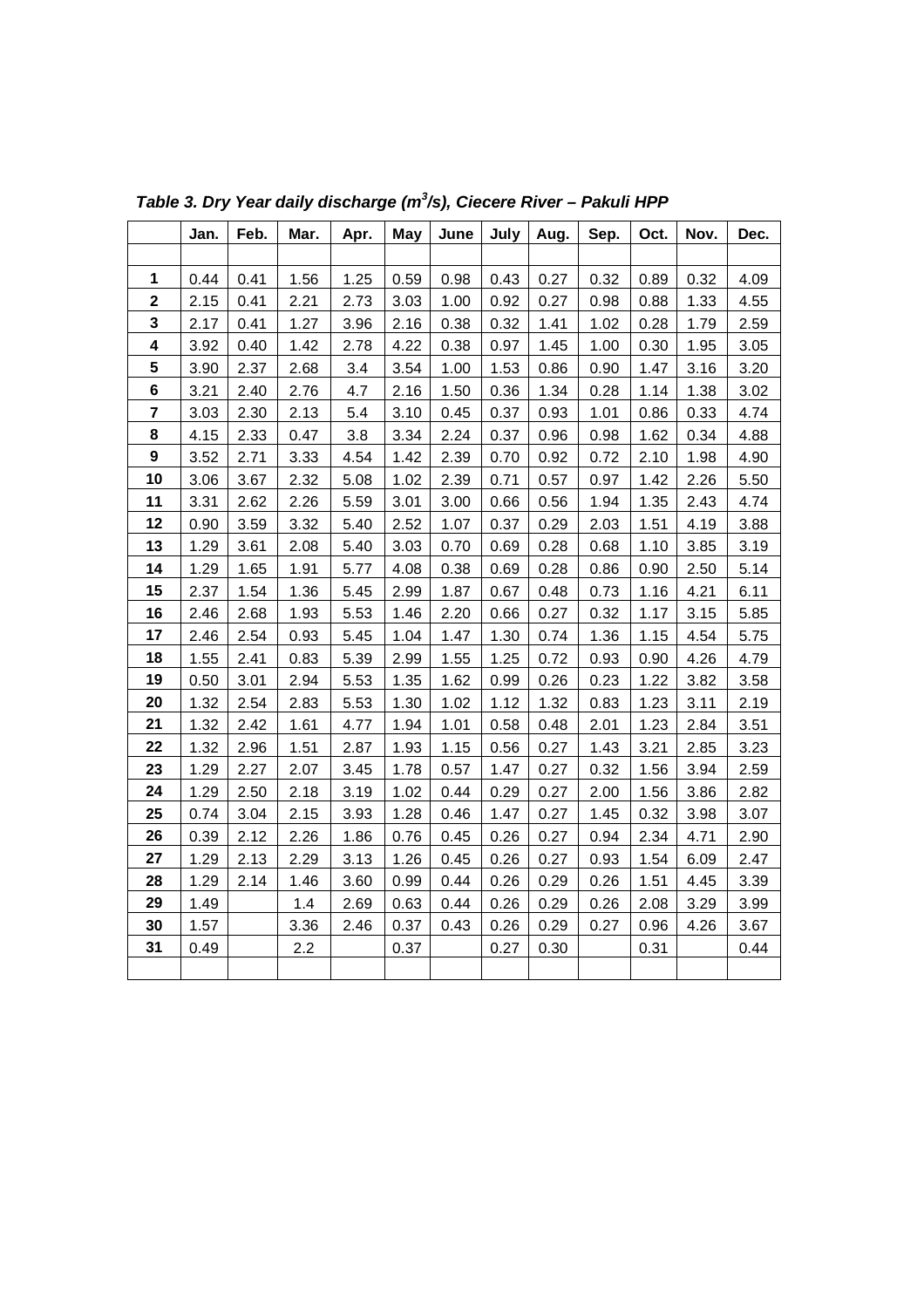|                         | Jan. | Feb. | Mar. | Apr. | <b>May</b> | June | July | Aug. | Sep. | Oct. | Nov. | Dec. |
|-------------------------|------|------|------|------|------------|------|------|------|------|------|------|------|
|                         |      |      |      |      |            |      |      |      |      |      |      |      |
| 1                       | 1.74 | 1.03 | 0.94 | 2.12 | 0.72       | 0.37 | 0.32 | 0.93 | 0.81 | 0.71 | 2.00 | 2.23 |
| $\mathbf 2$             | 1.68 | 1.13 | 1.03 | 2.16 | 0.70       | 0.37 | 0.29 | 0.78 | 0.89 | 0.85 | 2.00 | 2.00 |
| 3                       | 1.64 | 1.23 | 1.14 | 2.06 | 0.65       | 0.40 | 0.28 | 0.59 | 0.85 | 0.97 | 2.08 | 2.02 |
| 4                       | 1.86 | 1.32 | 1.17 | 1.98 | 0.63       | 0.41 | 0.27 | 0.45 | 0.77 | 1.09 | 2.08 | 2.19 |
| 5                       | 2.00 | 1.39 | 1.17 | 1.91 | 0.65       | 0.33 | 0.25 | 0.42 | 0.67 | 1.10 | 2.00 | 2.44 |
| 6                       | 2.03 | 1.39 | 1.17 | 1.71 | 0.66       | 0.31 | 0.25 | 0.39 | 0.61 | 1.13 | 1.91 | 2.42 |
| $\overline{\mathbf{r}}$ | 2.15 | 1.18 | 1.13 | 1.55 | 0.73       | 0.29 | 0.24 | 0.37 | 0.59 | 1.17 | 1.80 | 2.11 |
| 8                       | 2.24 | 1.23 | 1.13 | 1.48 | 0.68       | 0.29 | 0.23 | 0.36 | 0.53 | 1.20 | 1.70 | 1.91 |
| $\boldsymbol{9}$        | 2.20 | 1.47 | 1.29 | 1.39 | 0.60       | 0.28 | 0.24 | 0.36 | 0.49 | 1.30 | 1.63 | 1.81 |
| 10                      | 2.11 | 1.57 | 1.37 | 1.26 | 0.53       | 0.27 | 0.24 | 0.35 | 0.48 | 1.41 | 1.66 | 2.01 |
| 11                      | 2.07 | 1.42 | 1.42 | 1.16 | 0.51       | 0.26 | 0.23 | 0.38 | 0.47 | 1.54 | 1.64 | 2.30 |
| 12                      | 2.31 | 1.10 | 1.59 | 1.10 | 0.50       | 0.25 | 0.22 | 0.40 | 0.46 | 1.60 | 1.53 | 2.36 |
| 13                      | 2.63 | 0.95 | 1.67 | 1.03 | 0.48       | 0.25 | 0.22 | 0.42 | 0.47 | 1.69 | 1.48 | 2.20 |
| 14                      | 2.72 | 0.90 | 1.53 | 0.98 | 0.46       | 0.25 | 0.22 | 0.42 | 0.48 | 1.72 | 1.51 | 2.12 |
| 15                      | 2.49 | 0.86 | 1.44 | 0.93 | 0.46       | 0.24 | 0.24 | 0.41 | 0.48 | 1.60 | 1.68 | 2.11 |
| 16                      | 2.21 | 0.79 | 1.36 | 0.88 | 0.52       | 0.26 | 0.29 | 0.39 | 0.49 | 1.57 | 1.91 | 1.97 |
| 17                      | 1.95 | 0.68 | 1.26 | 0.83 | 0.55       | 0.27 | 0.37 | 0.38 | 0.52 | 1.52 | 1.97 | 1.89 |
| 18                      | 1.90 | 0.68 | 1.19 | 0.78 | 0.48       | 0.27 | 0.43 | 0.39 | 0.56 | 1.43 | 2.07 | 1.67 |
| 19                      | 1.93 | 0.66 | 1.24 | 0.76 | 0.42       | 0.28 | 0.50 | 0.40 | 0.69 | 1.34 | 2.22 | 1.52 |
| 20                      | 1.85 | 0.69 | 1.33 | 0.85 | 0.40       | 0.30 | 0.54 | 0.43 | 0.77 | 1.32 | 2.34 | 1.52 |
| 21                      | 1.86 | 0.74 | 1.58 | 0.93 | 0.39       | 0.38 | 0.55 | 0.47 | 0.91 | 1.31 | 2.28 | 1.55 |
| 22                      | 1.83 | 0.71 | 1.86 | 0.87 | 0.38       | 0.39 | 0.52 | 0.47 | 1.06 | 1.34 | 1.95 | 1.55 |
| 23                      | 1.65 | 0.80 | 2.25 | 0.84 | 0.37       | 0.34 | 0.55 | 0.49 | 1.09 | 1.35 | 1.66 | 1.56 |
| 24                      | 1.43 | 1.09 | 2.30 | 0.82 | 0.40       | 0.35 | 0.55 | 0.50 | 1.06 | 1.47 | 1.62 | 1.83 |
| 25                      | 1.46 | 1.32 | 2.10 | 0.78 | 0.41       | 0.48 | 0.52 | 0.55 | 0.97 | 1.64 | 1.69 | 2.12 |
| 26                      | 1.58 | 1.33 | 1.82 | 0.75 | 0.41       | 0.62 | 0.45 | 0.56 | 0.88 | 1.61 | 1.83 | 2.17 |
| 27                      | 1.57 | 1.25 | 1.85 | 0.75 | 0.44       | 0.58 | 0.39 | 0.55 | 0.82 | 1.55 | 2.03 | 2.05 |
| 28                      | 1.46 | 1.18 | 2.11 | 0.73 | 0.40       | 0.45 | 0.44 | 0.57 | 0.78 | 1.63 | 2.14 | 2.13 |
| 29                      | 1.30 |      | 1.89 | 0.75 | 0.38       | 0.39 | 0.64 | 0.62 | 0.72 | 1.73 | 2.32 | 2.53 |
| 30                      | 1.10 |      | 1.84 | 0.76 | 0.37       | 0.34 | 0.81 | 0.69 | 0.69 | 1.84 | 2.42 | 2.46 |
| 31                      | 1.01 |      | 2.01 |      | 0.38       |      | 0.98 | 0.71 |      | 2.02 |      | 2.24 |
|                         |      |      |      |      |            |      |      |      |      |      |      |      |

Table 4. Wet Year daily discharge (m<sup>3</sup>/s), Vanka River - upstream Edole HPP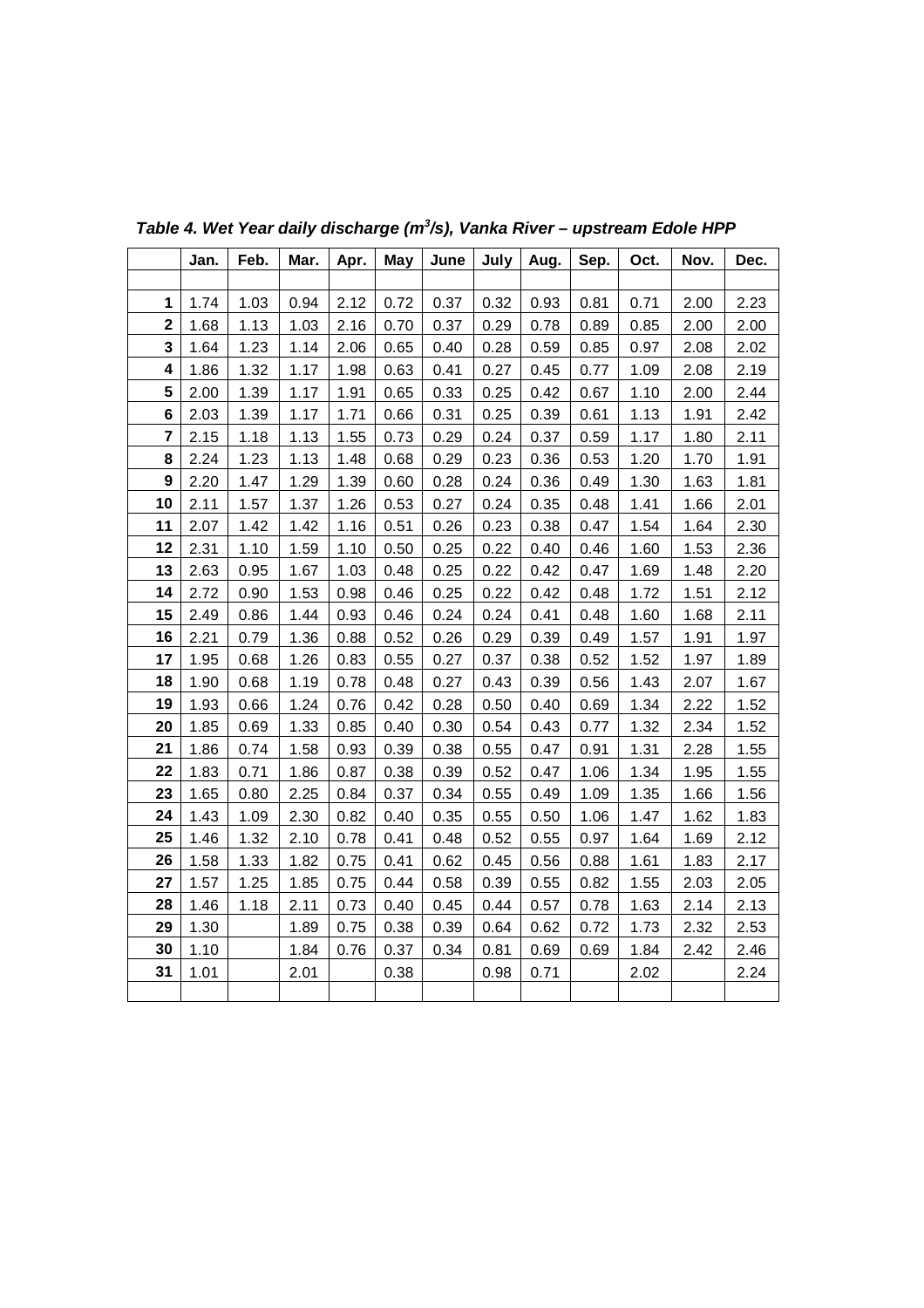|                         | Jan. | Feb. | Mar. | Apr. | May  | June | July | Aug. | Sep. | Oct. | Nov. | Dec. |
|-------------------------|------|------|------|------|------|------|------|------|------|------|------|------|
|                         |      |      |      |      |      |      |      |      |      |      |      |      |
| 1                       | 1.50 | 0.90 | 0.62 | 1.59 | 0.63 | 0.28 | 0.16 | 0.15 | 0.31 | 0.28 | 0.69 | 1.18 |
| $\overline{\mathbf{2}}$ | 1.27 | 0.90 | 0.58 | 1.61 | 0.60 | 0.28 | 0.16 | 0.14 | 0.30 | 0.32 | 0.78 | 1.09 |
| 3                       | 1.56 | 0.87 | 0.59 | 1.68 | 0.63 | 0.27 | 0.16 | 0.14 | 0.31 | 0.41 | 0.89 | 1.05 |
| 4                       | 1.34 | 0.80 | 0.77 | 1.62 | 0.60 | 0.27 | 0.15 | 0.14 | 0.34 | 0.42 | 0.93 | 1.13 |
| 5                       | 1.18 | 0.77 | 0.86 | 1.50 | 0.58 | 0.27 | 0.15 | 0.15 | 0.35 | 0.42 | 0.92 | 1.14 |
| 6                       | 1.24 | 0.76 | 0.78 | 1.34 | 0.56 | 0.27 | 0.15 | 0.16 | 0.36 | 0.42 | 0.94 | 1.18 |
| $\overline{7}$          | 1.19 | 0.74 | 0.74 | 1.30 | 0.53 | 0.25 | 0.15 | 0.16 | 0.36 | 0.39 | 1.04 | 1.23 |
| 8                       | 1.21 | 0.73 | 0.77 | 1.12 | 0.45 | 0.25 | 0.16 | 0.16 | 0.33 | 0.37 | 1.11 | 1.36 |
| $\mathbf{9}$            | 1.48 | 0.69 | 0.95 | 1.21 | 0.48 | 0.25 | 0.16 | 0.17 | 0.33 | 0.34 | 1.12 | 1.36 |
| 10                      | 1.65 | 0.67 | 0.77 | 1.15 | 0.49 | 0.23 | 0.16 | 0.19 | 0.32 | 0.32 | 1.05 | 1.19 |
| 11                      | 1.32 | 0.67 | 0.79 | 1.02 | 0.48 | 0.23 | 0.17 | 0.23 | 0.31 | 0.32 | 0.94 | 1.27 |
| 12                      | 1.19 | 0.68 | 0.91 | 0.90 | 0.46 | 0.22 | 0.17 | 0.27 | 0.29 | 0.33 | 0.85 | 1.56 |
| 13                      | 1.11 | 0.71 | 1.15 | 0.86 | 0.45 | 0.21 | 0.18 | 0.28 | 0.28 | 0.33 | 0.81 | 1.72 |
| 14                      | 1.41 | 0.71 | 1.18 | 0.79 | 0.43 | 0.20 | 0.20 | 0.29 | 0.27 | 0.33 | 0.84 | 1.67 |
| 15                      | 1.65 | 0.66 | 1.13 | 0.80 | 0.43 | 0.20 | 0.19 | 0.28 | 0.28 | 0.33 | 1.02 | 1.40 |
| 16                      | 1.75 | 0.65 | 1.14 | 0.75 | 0.39 | 0.20 | 0.18 | 0.24 | 0.30 | 0.33 | 1.37 | 1.28 |
| 17                      | 1.60 | 0.52 | 1.13 | 0.74 | 0.40 | 0.20 | 0.17 | 0.20 | 0.31 | 0.34 | 1.30 | 1.27 |
| 18                      | 1.40 | 0.51 | 1.04 | 0.77 | 0.40 | 0.21 | 0.17 | 0.17 | 0.33 | 0.38 | 1.30 | 1.27 |
| 19                      | 1.51 | 0.62 | 1.11 | 0.75 | 0.33 | 0.23 | 0.17 | 0.16 | 0.33 | 0.38 | 1.24 | 1.43 |
| 20                      | 1.32 | 0.58 | 1.10 | 0.76 | 0.32 | 0.22 | 0.17 | 0.15 | 0.31 | 0.36 | 1.12 | 1.12 |
| 21                      | 1.20 | 0.59 | 1.11 | 0.69 | 0.31 | 0.25 | 0.16 | 0.15 | 0.29 | 0.37 | 1.19 | 1.13 |
| 22                      | 1.43 | 0.57 | 1.03 | 0.68 | 0.35 | 0.23 | 0.16 | 0.15 | 0.28 | 0.39 | 1.29 | 1.04 |
| 23                      | 1.15 | 0.55 | 1.06 | 0.69 | 0.33 | 0.21 | 0.15 | 0.15 | 0.25 | 0.45 | 1.24 | 1.04 |
| 24                      | 1.38 | 0.55 | 1.62 | 0.75 | 0.37 | 0.20 | 0.16 | 0.15 | 0.25 | 0.51 | 1.12 | 1.14 |
| 25                      | 1.21 | 0.54 | 1.50 | 0.67 | 0.35 | 0.20 | 0.17 | 0.16 | 0.24 | 0.56 | 1.15 | 1.30 |
| 26                      | 1.03 | 0.68 | 1.75 | 0.61 | 0.33 | 0.19 | 0.17 | 0.17 | 0.24 | 0.60 | 1.25 | 1.35 |
| 27                      | 1.27 | 0.63 | 1.65 | 0.58 | 0.32 | 0.18 | 0.18 | 0.23 | 0.24 | 0.65 | 1.49 | 1.11 |
| 28                      | 1.09 | 0.64 | 1.57 | 0.60 | 0.31 | 0.18 | 0.18 | 0.28 | 0.24 | 0.68 | 1.28 | 1.27 |
| 29                      | 1.01 |      | 1.79 | 0.67 | 0.31 | 0.17 | 0.17 | 0.29 | 0.25 | 0.62 | 1.21 | 1.30 |
| 30                      | 0.93 |      | 1.78 | 0.67 | 0.30 | 0.17 | 0.16 | 0.31 | 0.26 | 0.61 | 1.22 | 1.46 |
| 31                      | 0.90 |      | 1.66 |      | 0.29 |      | 0.15 | 0.33 |      | 0.65 |      | 1.55 |
|                         |      |      |      |      |      |      |      |      |      |      |      |      |

Table 5. Normal Year daily discharge (m<sup>3</sup>/s), Vanka River – upstream Edole HPP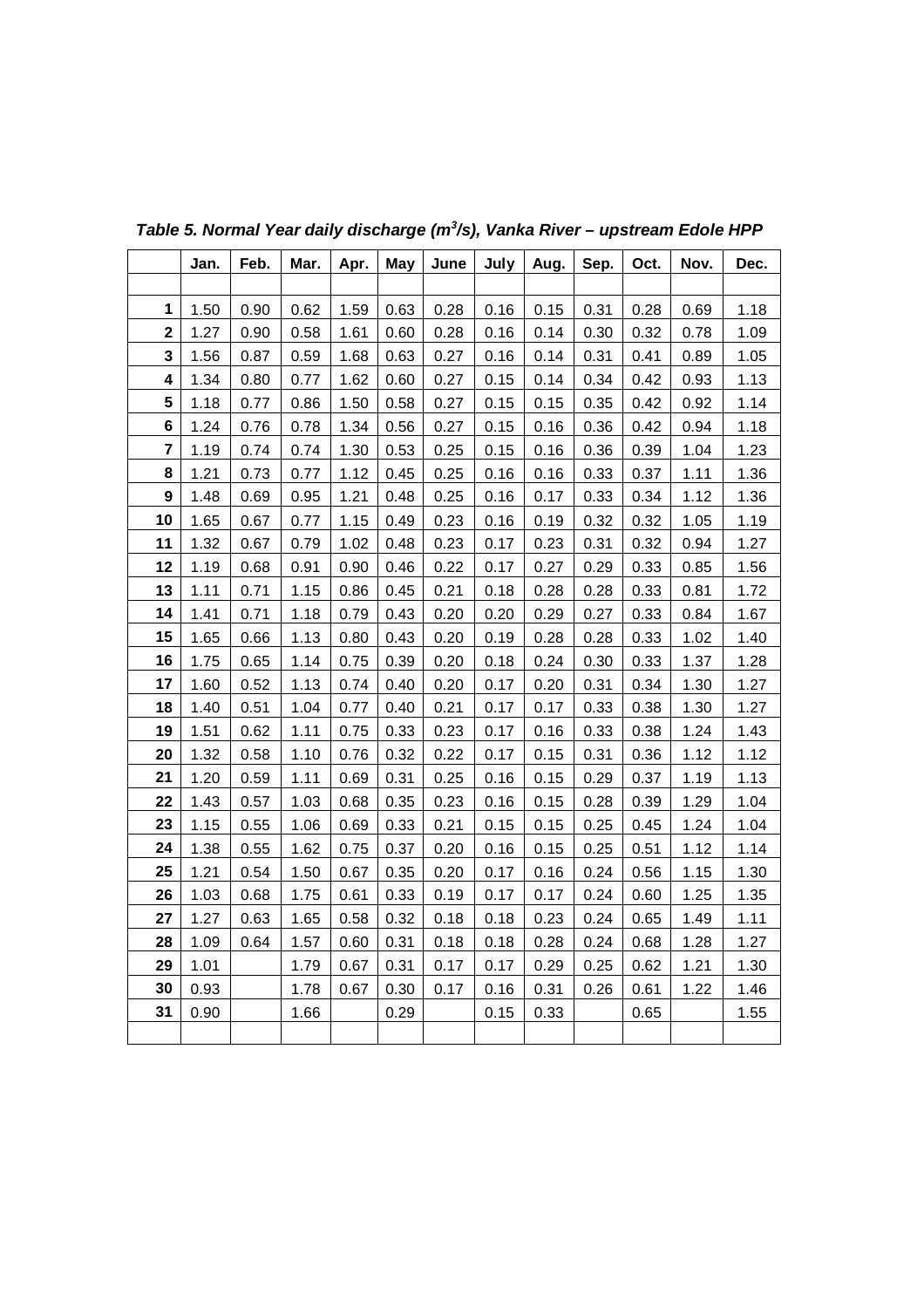|                         | Jan. | Feb. | Mar. | Apr. | May  | June | July | Aug. | Sep. | Oct. | Nov. | Dec. |
|-------------------------|------|------|------|------|------|------|------|------|------|------|------|------|
|                         |      |      |      |      |      |      |      |      |      |      |      |      |
| 1                       | 1.53 | 0.58 | 0.25 | 0.74 | 0.50 | 0.28 | 0.12 | 0.10 | 0.09 | 0.13 | 0.21 | 0.69 |
| $\mathbf{2}$            | 1.53 | 0.86 | 0.31 | 0.74 | 0.53 | 0.28 | 0.12 | 0.10 | 0.09 | 0.13 | 0.23 | 0.63 |
| 3                       | 1.17 | 0.88 | 0.30 | 0.85 | 0.49 | 0.27 | 0.12 | 0.10 | 0.09 | 0.14 | 0.26 | 0.54 |
| $\overline{\mathbf{4}}$ | 1.15 | 0.87 | 0.31 | 1.07 | 0.69 | 0.28 | 0.12 | 0.10 | 0.10 | 0.14 | 0.29 | 0.52 |
| 5                       | 1.10 | 0.86 | 0.49 | 1.07 | 0.68 | 0.27 | 0.12 | 0.10 | 0.10 | 0.15 | 0.28 | 0.55 |
| 6                       | 1.08 | 0.81 | 0.47 | 0.89 | 0.63 | 0.26 | 0.11 | 0.10 | 0.11 | 0.15 | 0.29 | 0.57 |
| $\overline{\mathbf{r}}$ | 1.07 | 0.70 | 0.45 | 0.81 | 0.59 | 0.25 | 0.11 | 0.10 | 0.11 | 0.15 | 0.32 | 0.59 |
| 8                       | 0.95 | 0.61 | 0.44 | 0.77 | 0.55 | 0.23 | 0.11 | 0.10 | 0.11 | 0.15 | 0.33 | 0.60 |
| $\mathbf{9}$            | 0.97 | 0.52 | 0.46 | 0.93 | 0.52 | 0.22 | 0.11 | 0.09 | 0.11 | 0.16 | 0.50 | 0.63 |
| 10                      | 1.15 | 0.51 | 0.47 | 0.89 | 0.50 | 0.21 | 0.09 | 0.09 | 0.11 | 0.16 | 0.54 | 0.75 |
| 11                      | 0.81 | 0.49 | 0.45 | 0.85 | 0.49 | 0.20 | 0.09 | 0.10 | 0.11 | 0.16 | 0.49 | 0.78 |
| 12                      | 0.69 | 0.46 | 0.41 | 0.78 | 0.50 | 0.20 | 0.09 | 0.09 | 0.11 | 0.16 | 0.50 | 0.77 |
| 13                      | 0.61 | 0.44 | 0.38 | 0.76 | 0.57 | 0.19 | 0.09 | 0.09 | 0.11 | 0.16 | 0.50 | 0.75 |
| 14                      | 0.54 | 0.40 | 0.36 | 0.74 | 0.61 | 0.18 | 0.09 | 0.09 | 0.11 | 0.16 | 0.50 | 0.73 |
| 15                      | 0.82 | 0.39 | 0.34 | 0.85 | 0.52 | 0.18 | 0.08 | 0.09 | 0.11 | 0.16 | 0.49 | 0.74 |
| 16                      | 0.71 | 0.40 | 0.33 | 0.82 | 0.49 | 0.17 | 0.08 | 0.09 | 0.12 | 0.16 | 0.45 | 0.68 |
| 17                      | 0.62 | 0.40 | 0.33 | 0.80 | 0.48 | 0.17 | 0.08 | 0.09 | 0.12 | 0.17 | 0.43 | 0.67 |
| 18                      | 0.56 | 0.39 | 0.33 | 0.91 | 0.45 | 0.17 | 0.08 | 0.09 | 0.12 | 0.17 | 0.51 | 0.66 |
| 19                      | 0.54 | 0.36 | 0.31 | 0.84 | 0.43 | 0.16 | 0.08 | 0.09 | 0.12 | 0.18 | 0.61 | 0.65 |
| 20                      | 0.55 | 0.35 | 0.32 | 0.76 | 0.40 | 0.16 | 0.08 | 0.09 | 0.13 | 0.18 | 0.64 | 0.63 |
| 21                      | 0.67 | 0.35 | 0.30 | 0.72 | 0.33 | 0.15 | 0.08 | 0.09 | 0.13 | 0.18 | 0.78 | 0.63 |
| 22                      | 1.08 | 0.33 | 0.31 | 0.83 | 0.32 | 0.15 | 0.08 | 0.09 | 0.13 | 0.19 | 0.99 | 0.56 |
| 23                      | 1.19 | 0.33 | 0.29 | 0.89 | 0.32 | 0.15 | 0.08 | 0.09 | 0.13 | 0.19 | 0.93 | 0.46 |
| 24                      | 1.11 | 0.33 | 0.31 | 0.80 | 0.30 | 0.14 | 0.09 | 0.09 | 0.13 | 0.19 | 0.90 | 0.61 |
| 25                      | 1.04 | 0.32 | 0.32 | 0.69 | 0.28 | 0.13 | 0.09 | 0.09 | 0.13 | 0.19 | 0.94 | 0.53 |
| 26                      | 1.00 | 0.35 | 0.33 | 0.63 | 0.36 | 0.13 | 0.09 | 0.10 | 0.13 | 0.19 | 0.93 | 0.49 |
| 27                      | 0.80 | 0.28 | 0.32 | 0.64 | 0.33 | 0.13 | 0.09 | 0.09 | 0.14 | 0.19 | 0.83 | 0.46 |
| 28                      | 0.72 | 0.30 | 0.35 | 0.64 | 0.31 | 0.12 | 0.10 | 0.09 | 0.14 | 0.20 | 0.76 | 0.42 |
| 29                      | 0.66 |      | 0.44 | 0.53 | 0.29 | 0.12 | 0.10 | 0.09 | 0.14 | 0.20 | 0.75 | 0.42 |
| 30                      | 0.59 |      | 0.59 | 0.50 | 0.29 | 0.12 | 0.11 | 0.09 | 0.14 | 0.20 | 0.74 | 0.41 |
| 31                      | 0.58 |      | 0.69 |      | 0.28 |      | 0.10 | 0.09 |      | 0.20 |      | 0.39 |
|                         |      |      |      |      |      |      |      |      |      |      |      |      |

Table 6. Dry Year daily discharge (m<sup>3</sup>/s), Vanka River – upstream Edole HPP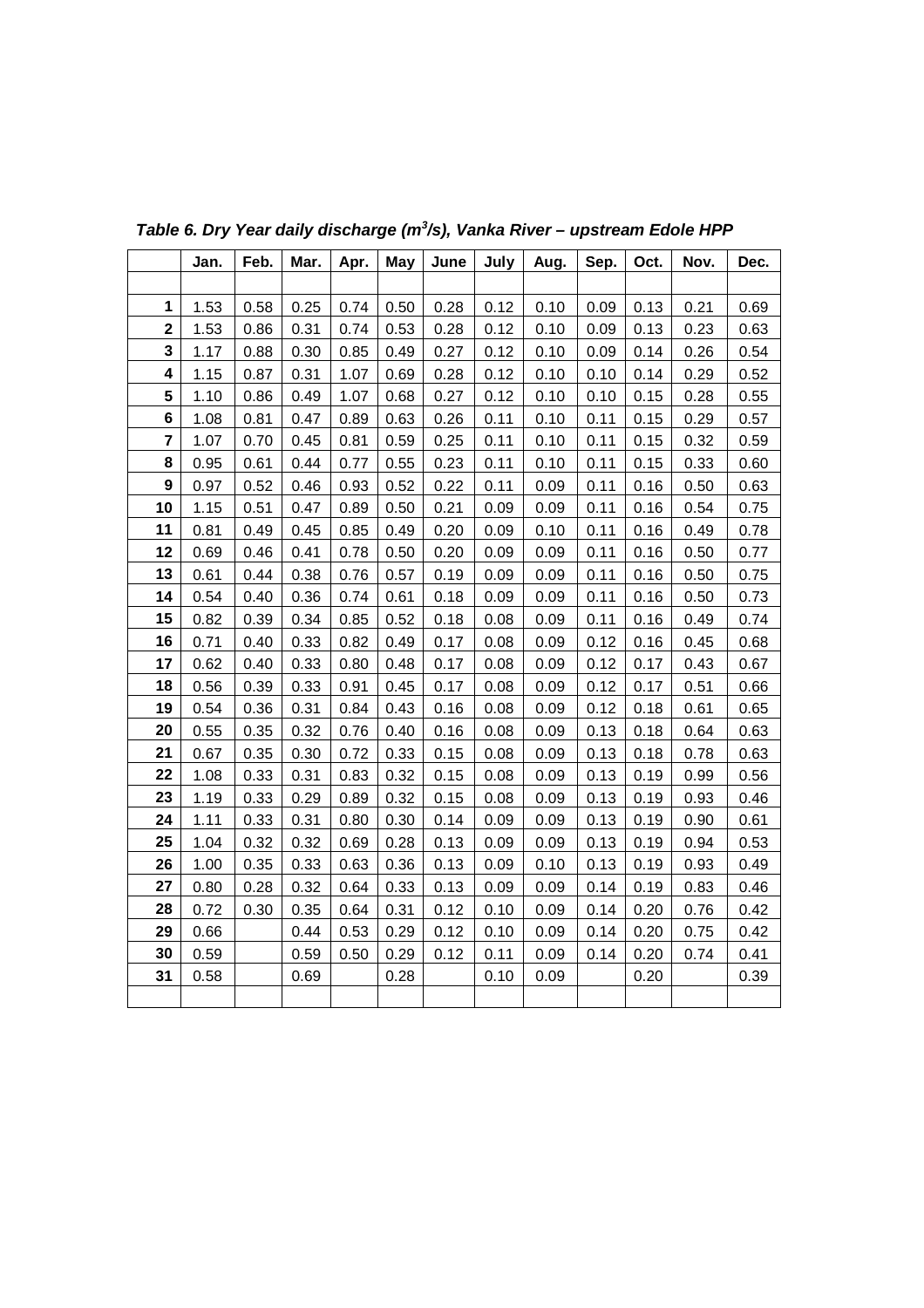|              | Jan. | Feb. | Mar. | Apr. | May  | June | July | Aug. | Sep. | Oct. | Nov. | Dec. |
|--------------|------|------|------|------|------|------|------|------|------|------|------|------|
|              |      |      |      |      |      |      |      |      |      |      |      |      |
| 1            | 1.73 | 1.09 | 0.50 | 2.76 | 0.85 | 0.74 | 0.64 | 2.92 | 2.71 | 0.69 | 1.68 | 1.59 |
| $\mathbf{2}$ | 1.80 | 1.26 | 0.53 | 4.27 | 0.84 | 0.74 | 0.60 | 1.91 | 2.21 | 0.74 | 1.46 | 1.38 |
| 3            | 1.21 | 1.35 | 0.55 | 5.18 | 0.93 | 0.61 | 0.56 | 1.10 | 1.55 | 0.78 | 1.99 | 1.54 |
| 4            | 1.15 | 1.40 | 0.57 | 8.00 | 0.87 | 0.53 | 0.56 | 0.79 | 1.25 | 0.74 | 1.76 | 2.20 |
| 5            | 1.02 | 1.35 | 0.58 | 11.3 | 1.04 | 0.48 | 0.65 | 0.72 | 1.05 | 0.74 | 1.43 | 2.85 |
| 6            | 0.90 | 1.59 | 0.56 | 11.0 | 1.15 | 0.46 | 0.61 | 0.72 | 1.02 | 0.70 | 1.54 | 2.54 |
| 7            | 1.16 | 1.52 | 0.56 | 9.99 | 0.93 | 0.42 | 0.54 | 1.83 | 0.87 | 0.78 | 1.37 | 1.91 |
| 8            | 1.31 | 1.62 | 0.76 | 8.44 | 1.00 | 0.41 | 0.51 | 2.23 | 0.86 | 0.90 | 1.30 | 1.53 |
| 9            | 1.44 | 2.27 | 0.63 | 6.41 | 0.79 | 0.39 | 0.48 | 1.33 | 0.86 | 2.16 | 1.33 | 1.36 |
| 10           | 1.76 | 1.80 | 5.32 | 5.01 | 0.66 | 0.41 | 0.49 | 0.97 | 0.73 | 2.28 | 1.22 | 1.96 |
| 11           | 1.53 | 1.51 | 4.45 | 3.30 | 0.64 | 0.44 | 0.63 | 0.96 | 0.71 | 1.74 | 1.13 | 3.13 |
| 12           | 1.37 | 1.33 | 2.61 | 2.78 | 0.67 | 0.46 | 0.69 | 1.19 | 0.91 | 2.88 | 1.22 | 2.89 |
| 13           | 1.54 | 1.21 | 2.59 | 2.42 | 0.59 | 0.48 | 0.72 | 1.05 | 1.21 | 2.77 | 1.37 | 2.62 |
| 14           | 2.74 | 1.15 | 2.74 | 2.18 | 0.57 | 0.45 | 0.69 | 0.86 | 1.18 | 1.90 | 1.24 | 3.71 |
| 15           | 3.76 | 1.07 | 2.62 | 2.01 | 0.54 | 0.43 | 0.73 | 0.76 | 0.93 | 1.48 | 1.16 | 3.91 |
| 16           | 3.23 | 0.99 | 2.38 | 1.97 | 0.59 | 0.41 | 0.64 | 0.62 | 0.81 | 1.69 | 1.26 | 3.51 |
| 17           | 2.55 | 0.87 | 2.53 | 1.78 | 0.55 | 0.44 | 0.86 | 0.60 | 0.76 | 1.67 | 1.54 | 2.86 |
| 18           | 2.78 | 0.81 | 2.02 | 1.53 | 0.53 | 0.48 | 0.98 | 0.59 | 0.73 | 1.40 | 2.09 | 2.06 |
| 19           | 3.13 | 0.79 | 1.67 | 1.36 | 0.50 | 0.49 | 0.91 | 0.61 | 0.88 | 1.73 | 2.36 | 1.79 |
| 20           | 2.87 | 0.75 | 1.37 | 1.29 | 0.49 | 0.66 | 0.86 | 0.87 | 1.51 | 1.59 | 2.08 | 2.02 |
| 21           | 2.39 | 0.72 | 2.09 | 1.27 | 0.55 | 0.98 | 1.85 | 0.90 | 1.85 | 1.46 | 2.45 | 1.97 |
| 22           | 2.13 | 0.71 | 3.94 | 1.14 | 0.54 | 0.85 | 2.09 | 1.02 | 1.87 | 1.33 | 2.65 | 1.52 |
| 23           | 2.30 | 0.66 | 6.84 | 1.05 | 0.55 | 0.74 | 1.92 | 1.11 | 1.53 | 1.92 | 2.12 | 1.25 |
| 24           | 3.05 | 0.61 | 6.95 | 0.95 | 0.55 | 0.78 | 1.19 | 0.99 | 1.01 | 2.69 | 2.09 | 1.49 |
| 25           | 2.12 | 0.58 | 8.61 | 0.96 | 0.56 | 0.93 | 0.86 | 1.07 | 0.89 | 2.00 | 3.03 | 1.86 |
| 26           | 1.81 | 0.54 | 6.53 | 0.90 | 0.56 | 0.91 | 0.72 | 1.20 | 0.79 | 1.78 | 3.09 | 1.81 |
| 27           | 1.38 | 0.51 | 6.73 | 0.96 | 0.57 | 0.81 | 0.69 | 1.54 | 0.74 | 1.75 | 2.15 | 1.67 |
| 28           | 1.15 | 0.53 | 5.78 | 0.98 | 0.60 | 0.70 | 0.86 | 1.56 | 0.70 | 1.44 | 1.99 | 1.58 |
| 29           | 1.08 |      | 3.28 | 1.05 | 0.54 | 0.65 | 2.05 | 2.17 | 0.80 | 1.55 | 2.17 | 1.38 |
| 30           | 0.99 |      | 2.28 | 0.92 | 0.60 | 0.66 | 2.93 | 2.23 | 0.76 | 2.96 | 1.90 | 1.47 |
| 31           | 1.02 |      | 2.19 |      | 0.54 |      | 3.25 | 1.86 |      | 2.32 |      | 1.44 |
|              |      |      |      |      |      |      |      |      |      |      |      |      |

Table 7. Wet Year daily discharge (m<sup>3</sup>/s), Ēda River – upstream from Spīķu HPP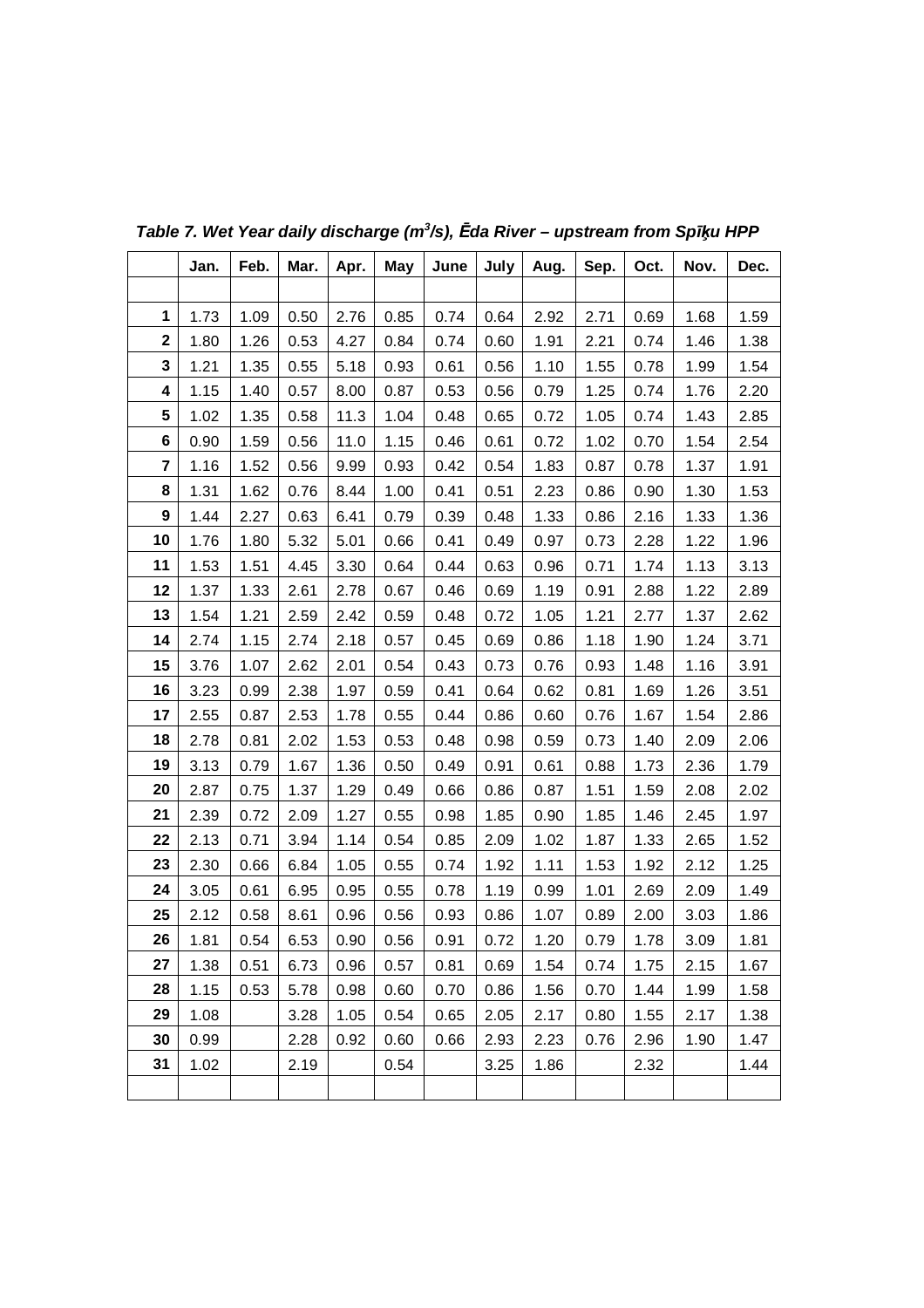|                  | Jan. | Feb. | Mar. | Apr. | May  | June | July | Aug. | Sep. | Oct. | Nov. | Dec. |
|------------------|------|------|------|------|------|------|------|------|------|------|------|------|
|                  |      |      |      |      |      |      |      |      |      |      |      |      |
| 1                | 0.90 | 0.75 | 0.45 | 2.13 | 0.62 | 0.34 | 0.28 | 0.46 | 0.62 | 0.57 | 0.64 | 1.13 |
| $\mathbf{2}$     | 1.02 | 0.72 | 0.44 | 3.65 | 0.65 | 0.33 | 0.26 | 0.42 | 0.61 | 0.57 | 0.69 | 1.17 |
| $\mathbf{3}$     | 0.83 | 0.69 | 0.44 | 3.98 | 0.60 | 0.31 | 0.25 | 0.37 | 0.58 | 0.62 | 0.80 | 1.45 |
| 4                | 0.99 | 0.74 | 0.45 | 4.65 | 0.65 | 0.33 | 0.26 | 0.37 | 0.79 | 0.60 | 0.75 | 1.38 |
| 5                | 0.91 | 0.99 | 0.47 | 4.61 | 0.67 | 0.31 | 0.28 | 0.37 | 0.89 | 0.66 | 0.73 | 1.18 |
| 6                | 0.71 | 1.16 | 0.48 | 3.69 | 0.62 | 0.31 | 0.27 | 0.37 | 0.92 | 0.66 | 0.78 | 1.24 |
| 7                | 1.05 | 1.12 | 0.51 | 2.89 | 0.78 | 0.31 | 0.29 | 0.36 | 0.75 | 0.56 | 0.95 | 1.26 |
| 8                | 1.19 | 1.10 | 0.49 | 2.37 | 0.87 | 0.33 | 0.33 | 0.37 | 0.70 | 0.50 | 1.01 | 1.34 |
| $\boldsymbol{9}$ | 1.27 | 0.90 | 0.47 | 2.20 | 0.72 | 0.33 | 0.38 | 0.37 | 0.60 | 0.47 | 0.95 | 1.17 |
| 10               | 1.51 | 0.82 | 0.86 | 1.98 | 0.62 | 0.31 | 0.37 | 0.38 | 0.52 | 0.48 | 1.00 | 1.06 |
| 11               | 1.26 | 0.77 | 0.81 | 1.71 | 0.58 | 0.30 | 0.35 | 0.37 | 0.49 | 0.46 | 0.93 | 0.96 |
| 12               | 1.32 | 0.77 | 0.84 | 1.57 | 0.53 | 0.28 | 0.42 | 0.44 | 0.45 | 0.47 | 0.84 | 0.85 |
| 13               | 1.27 | 0.73 | 0.93 | 1.49 | 0.52 | 0.31 | 0.50 | 0.41 | 0.40 | 0.49 | 1.10 | 0.81 |
| 14               | 1.11 | 0.72 | 1.06 | 1.47 | 0.50 | 0.31 | 0.45 | 0.37 | 0.35 | 0.48 | 1.01 | 0.77 |
| 15               | 1.29 | 0.72 | 1.18 | 1.47 | 0.51 | 0.40 | 0.41 | 0.38 | 0.38 | 0.78 | 0.67 | 0.72 |
| 16               | 1.21 | 0.79 | 1.32 | 1.29 | 0.49 | 0.39 | 0.35 | 0.35 | 0.51 | 1.12 | 0.64 | 0.88 |
| 17               | 1.05 | 0.74 | 1.13 | 1.18 | 0.45 | 0.38 | 0.34 | 0.34 | 0.62 | 0.88 | 0.96 | 1.03 |
| 18               | 0.99 | 0.63 | 1.26 | 1.24 | 0.49 | 0.32 | 0.37 | 0.34 | 0.60 | 0.74 | 0.92 | 1.11 |
| 19               | 0.95 | 0.58 | 1.31 | 1.14 | 0.49 | 0.31 | 0.41 | 0.41 | 0.63 | 0.69 | 1.41 | 1.13 |
| 20               | 0.87 | 0.54 | 1.33 | 1.15 | 0.44 | 0.37 | 0.41 | 0.42 | 0.62 | 0.65 | 1.55 | 1.40 |
| 21               | 0.80 | 0.51 | 1.99 | 1.14 | 0.41 | 0.42 | 0.41 | 0.38 | 0.58 | 0.66 | 2.17 | 1.85 |
| 22               | 0.95 | 0.49 | 2.35 | 1.02 | 0.40 | 0.38 | 0.38 | 0.36 | 0.62 | 1.13 | 1.62 | 1.34 |
| 23               | 1.27 | 0.41 | 2.37 | 0.91 | 0.38 | 0.36 | 0.37 | 0.35 | 0.60 | 1.37 | 1.35 | 1.18 |
| 24               | 1.30 | 0.42 | 2.40 | 0.88 | 0.38 | 0.35 | 0.41 | 0.34 | 0.53 | 1.47 | 1.44 | 1.22 |
| 25               | 1.24 | 0.42 | 2.54 | 0.88 | 0.37 | 0.31 | 0.45 | 0.35 | 0.62 | 1.33 | 1.65 | 1.74 |
| 26               | 1.09 | 0.43 | 2.93 | 0.87 | 0.38 | 0.31 | 0.49 | 0.48 | 0.73 | 1.20 | 1.56 | 1.34 |
| 27               | 0.98 | 0.46 | 3.43 | 0.86 | 0.45 | 0.29 | 0.51 | 0.71 | 0.60 | 1.16 | 1.57 | 1.14 |
| 28               | 0.92 | 0.44 | 2.62 | 0.81 | 0.47 | 0.28 | 0.61 | 0.68 | 0.64 | 0.98 | 1.57 | 1.02 |
| 29               | 0.87 |      | 2.66 | 0.72 | 0.41 | 0.33 | 0.69 | 0.64 | 0.79 | 0.88 | 1.33 | 0.95 |
| 30               | 0.86 |      | 2.18 | 0.68 | 0.37 | 0.37 | 0.60 | 0.65 | 0.65 | 0.79 | 1.31 | 0.85 |
| 31               | 0.77 |      | 2.01 |      | 0.34 |      | 0.49 | 0.56 |      | 0.71 |      | 0.74 |
|                  |      |      |      |      |      |      |      |      |      |      |      |      |

Table 8. Normal Year daily discharge (m<sup>3</sup>/s), Ēda River – upstream from Spīķu HPP